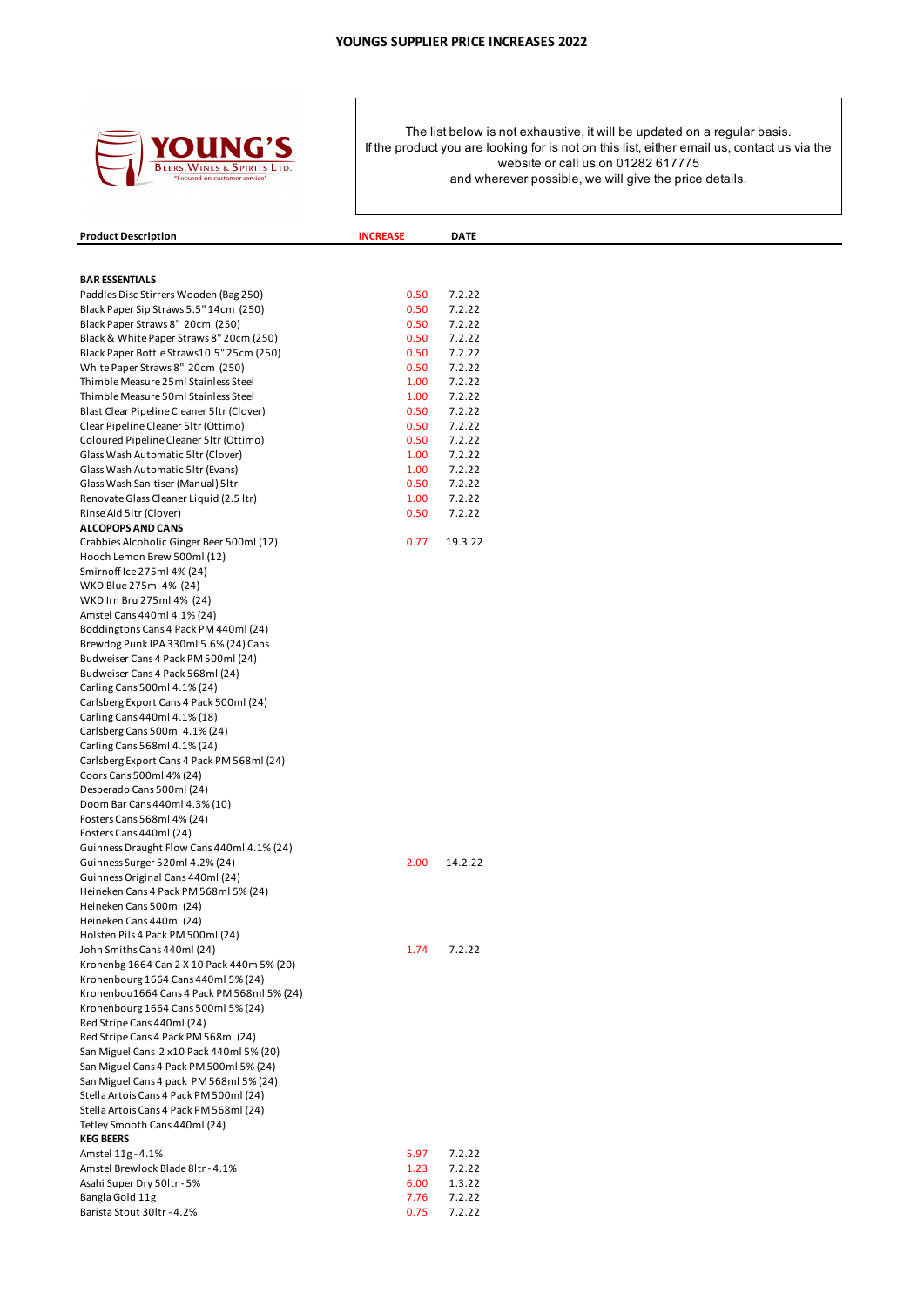

| <b>Product Description</b>                                           | <b>INCREASE</b> | <b>DATE</b>       |  |
|----------------------------------------------------------------------|-----------------|-------------------|--|
|                                                                      |                 |                   |  |
|                                                                      |                 |                   |  |
| Becks 11g - 4%                                                       | 4.94            | 7.2.22            |  |
| Beavertown Brewery Neck Oil 30ltr - 4.3%<br>Birra Moretti 11g - 4.6% | 7.67            | 7.2.22            |  |
| Birra Moretti 30ltr - 4.6%                                           | 3.93            | 7.2.22            |  |
| Birra Moretti 20ltr - 4.6%                                           | 2.65            | 7.2.22            |  |
| Birra Poretti 30ltr - 5%                                             | 4.31            | 11.4.22           |  |
| Birra Moretti 22g - 4.6%                                             | 13.10           | 7.2.22            |  |
| Birra Moretti Brewlock Blade 8ltr - 4.6%                             | 1.48            | 7.2.22            |  |
| Birra Poretti 3 PET Drgt Mstr 20ltr - 4.8%                           | 2.88            | 11.4.22           |  |
| Blue Moon Belgian White 201tr - 5.4%                                 | 2.77            | 28.2.22           |  |
| Boddingtons Draught Flow 11g - 3.5%                                  | 5.85            | 7.2.22            |  |
| Brewdog Punk IPA 50ltr - 5.4%                                        |                 |                   |  |
| Brixton Brewlock Blade 8ltr - 4.2%                                   | 1.55            | 7.2.22            |  |
| Brooklyn Lager Draught Master 20ltr - 5.2%                           | 2.88            | 11.4.22           |  |
| Budweiser American 50ltr - 4.3%                                      | 4.93            | 7.2.22            |  |
| Bud Light 11g-3.5%                                                   | 4.81<br>6.20    | 7.2.22<br>7.2.22  |  |
| Budweiser Budvar 50ltr - 5%<br>Budweiser Kräusened 30ltr - 4%        | 3.70            | 7.2.22            |  |
| Caffrey's Irish Ale 11g - 3.8%                                       | 4.45            | 28.2.22           |  |
| Carling Lager 22g - 4.0%                                             | 8.99            | 28.2.22           |  |
| Carling Lager 11g - 4.0%                                             | 4.45            | 28.2.22           |  |
| Carlsberg Export PET Drgt Ms 201tr - 4.8%                            | 2.18            | 11.4.22           |  |
| Carlsberg Pilsner 18g - 3.8%                                         | 9.74            | 11.4.22           |  |
| Carlsberg Pilsner 11g - 3.8%                                         | 5.94            | 11.4.22           |  |
| Carlsberg Pilsner 30ltr - 3.8%                                       | 3.60            | 11.4.22           |  |
| Carlsberg Pils PET Drgt Mst 20ltr - 3.8%                             | 2.40            | 11.4.22           |  |
| Camerons Export 11g - 4%                                             |                 |                   |  |
| Cobra 11g - 4.3%                                                     | 4.05            | 28.2.22           |  |
| Cobra Malabar IPA 201tr - 4.7%                                       | 2.17            | 28.2.22           |  |
| Coors Beer 11g - 4%                                                  | 5.23            | 28.2.22           |  |
| Corona 11g - 4.5%                                                    | 6.16            | 7.2.22            |  |
| Erdinger Hefewizenkeg 30ltr - 5.3%                                   |                 |                   |  |
| Estrella Damm 11g - 4.6%                                             | 7.14            | 11.4.22           |  |
| Fosters Lager 22g - 4%                                               | 10.72           | 7.2.22            |  |
| Fosters Lager 11g - 4%                                               | 5.31            | 7.2.22            |  |
| Fruli Strawberry Beer 30ltr - 4.1%                                   |                 |                   |  |
| Gosser Marzen Brewlock Blade 8ltr - 5.2%<br>Grolsch 11g              | 5.01            | 11.4.22           |  |
| Guinness Draught 11g - 4.1%                                          | 6.52            | 7.2.22            |  |
| Guinness Draught 30tr - 4.1%                                         | 4.37            | 7.2.22            |  |
| Heineken 11g - 5%                                                    | 6.17            | 7.2.22            |  |
| Heineken 201tr - 5%                                                  | 2.73            | 7.2.22            |  |
| Heineken 0.0% Brewlock Blade 8ltr - 0.0%                             | 1.25            | 7.2.22            |  |
| Heineken EU Brewlock Blade 8ltr - 5%                                 | 2.12            | 7.2.22            |  |
| John Smiths Smooth 11g - 3.8%                                        | 4.99            | 7.2.22            |  |
| John Smiths Smooth 30ltr - 3.8%                                      | 4.42            | 7.2.22            |  |
| Kingfisher Lager 11g - 4.8%                                          | 6.00            | 1.3.22            |  |
| Krombacher Pils 50ltr - 4.8%                                         |                 |                   |  |
| Kronenbourg 1664 11g - 5%                                            | 5.95            | 7.2.22            |  |
| Madrí Excepcional 11g - 4.6%                                         | 6.87            | 28.2.22           |  |
| M & B Mild 11g - 2.8%                                                | 1.20            | 28.2.22           |  |
| Maltsmiths American IPA 301tr - 4.6%                                 | 3.89            | 7.2.22            |  |
| Meantime Anytime IPA 30ltr - 4.7%                                    |                 |                   |  |
| Messina Brewlock Blade 8ltr - 5%<br>Peroni 11g - 5.2%                |                 |                   |  |
| Peroni 30ltr - 5.2%                                                  | 6.34<br>3.90    | 1.3.22<br>11.4.22 |  |
| Pravha 11g - 4%                                                      | 6.87            | 28.2.22           |  |
| Puntigamer Brewlock Blade 8ltr - 5.1%                                |                 |                   |  |
| Sagres 30Itr - 5%                                                    |                 |                   |  |
| San Miguel 11g - 5%                                                  | 7.15            | 11.4.22           |  |
| San Miguel PET Drgt Master 201tr - 5%                                | 2.50            | 11.4.22           |  |
| Shed Head PET Drgt Master 201tr - 4.6%                               | 2.40            | 11.4.22           |  |
| Shipyard American Pale Ale 30ltr - 4.5%                              |                 |                   |  |
| Sharp's Atlantic Pale Ale 30ltr - 4.2%                               | 4.15            | 28.2.22           |  |
| Sharp's Offshore Pilsner 30ltr - 4.8%                                | 4.15            | 28.2.22           |  |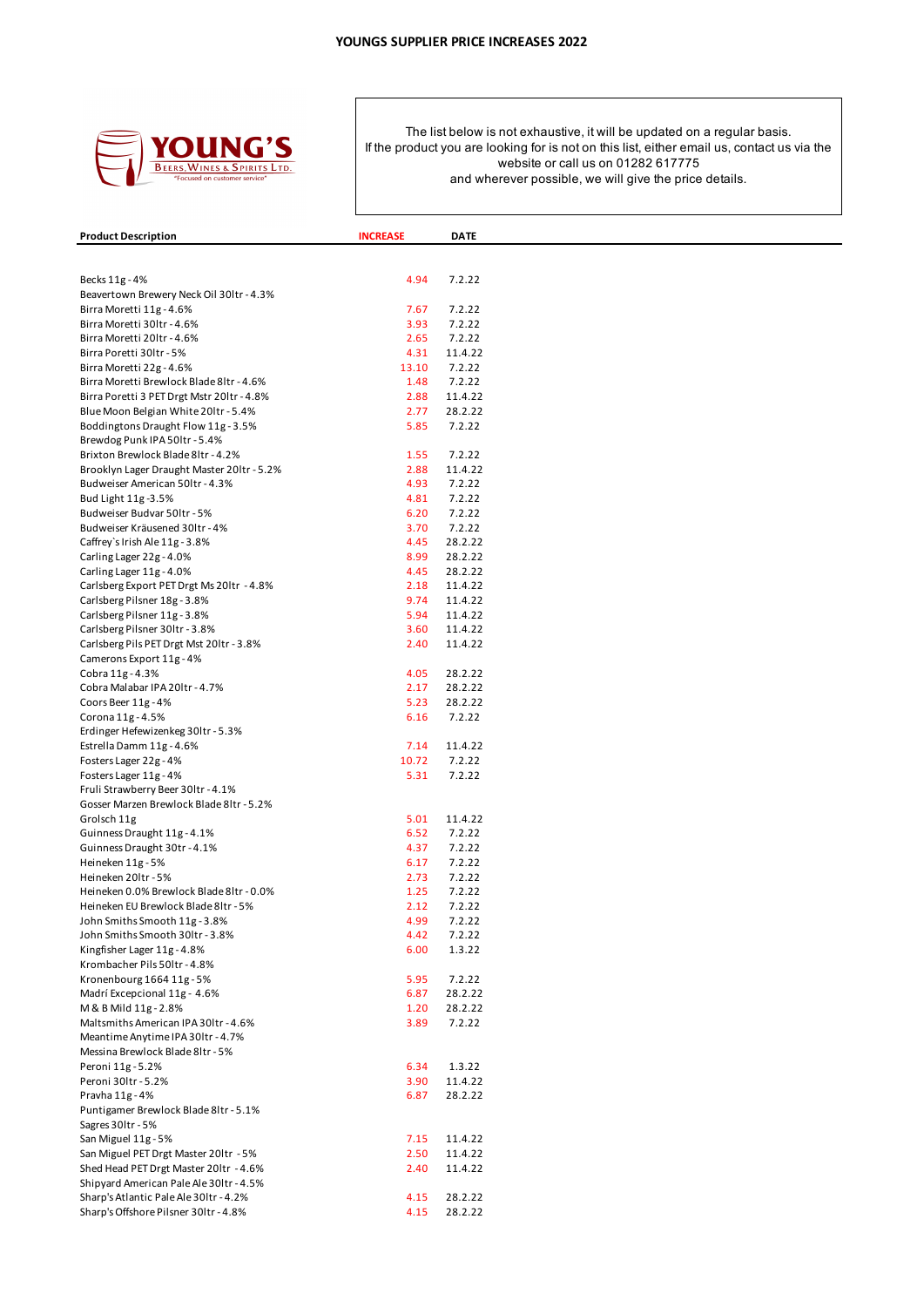

| <b>Product Description</b>                                                 | <b>INCREASE</b> | <b>DATE</b>        |
|----------------------------------------------------------------------------|-----------------|--------------------|
|                                                                            |                 |                    |
|                                                                            |                 |                    |
| Singha 30ltr<br>Singha 50ltr - 5%                                          | 5.98            | 28.2.22<br>7.2.22  |
| Staropramen 11g - 5%                                                       | 6.87            | 28.2.22            |
| Stella Artois 10g - 4.8%                                                   | 4.70            | 7.2.22             |
| Stella 4 11g - 4%                                                          | 4.51            | 7.2.22             |
| Sunlik 11g - 5%                                                            | 4.19            | 30.1.22            |
| Tetley Mild 11g - 3.2%                                                     | tbc             |                    |
| Tetley Smoothflow 18g - 3.6%                                               | tbc             |                    |
| Tetley Smoothflow 11g - 3.6%                                               | 5.15            | 11.4.22            |
| Tetley Smoothflow 30ltr - 3.6%                                             | 3.13            | 11.4.22<br>7.2.22  |
| Theakstons Best Bitter 11g<br>Theakstons Dark Mild Keg 11g - 3.5%          | 1.20<br>1.20    | 7.2.22             |
| Thornbridge Jaipur IPA 30ltr - 5.9%                                        |                 |                    |
| Thwaites Smooth Bitter 11g - 3.4%                                          | 5.16            | 11.4.22            |
| Thwaites Warsteiner 11g - 4.8%                                             | tbc             |                    |
| Tiger Beer 30ltr - 4.8%                                                    | 3.85            | 7.2.22             |
| Tiger Beer Blade 8ltr Keg - 4.8%                                           | 1.23            | 7.2.22             |
| Timmermans Peche Lambic 15ltr - 4%                                         |                 |                    |
| Timmermans Strawberry Lambic 30ltr - 4%                                    |                 |                    |
| Timmermans Kriek 30ltr - 4%                                                | 6.76            |                    |
| Veltins Pilsener 50ltr - 4.8%<br>Villacher Marzen Brewlock Blade 8ltr - 5% |                 | 11.2.22            |
| Wainwright 11g - 4.1%                                                      | 5.95            | 11.4.22            |
| Worthington Creamflow 11g - 3.6%                                           | 4.45            | 28.2.22            |
| Worthington Creamflow 30ltr - 3.6%                                         | 2.69            | 28.2.22            |
| Zipfer Brewlock Blade 8ltr - 5.4%                                          |                 | 28.2.22            |
| <b>CASK BEERS</b>                                                          |                 |                    |
| Tetley Cask Bitter 9g - 3.7%                                               | 4.24            | 11.4.22            |
| Theakstons Best Bitter Cask 9g - 3.8%                                      | 2.00            | 7.2.22             |
| Theakstons Old Peculier 9g - 5.6%                                          | 2.00            | 7.2.22             |
| Thwaites Wainwright 9g - 4.1%<br><b>BOTTLE BEERS</b>                       | 4.88            | 11.4.22            |
| Asahi 330ml (24)                                                           | tbc             |                    |
| Augustiner Edelstoff 500ml 5.6% (20)                                       |                 |                    |
| Augustiner Helles 500ml 5.2% (20)                                          |                 |                    |
| Bangla Indian Beer 660ml (12)                                              |                 |                    |
| Bacchus Framboise 375ml 5% (12)                                            |                 |                    |
| Bacchus Kriek 375ml 5.8% (12)                                              |                 |                    |
| Becks 275ml 4% (24)                                                        | 0.75            | 7.2.22             |
| Becks Non - Alcoholic 275ml 0.5% (24)<br>Birra Moretti 330ml 4.6% (24)     | 0.80<br>0.66    | 7.2.22<br>7.2.22   |
| Birra Moretti 660ml 4.6% (12)                                              | 1.78            | 7.2.22             |
| Black Sheep 500ml 4.4% (8)                                                 |                 |                    |
| Blond Witch Ale 500ml 4.5% (8)                                             |                 |                    |
| Brewdog Punk IPA 330ml 5.6% (24)                                           |                 |                    |
| Brewdog Punk IPA 330ml 5.6% (12)                                           |                 |                    |
| Budweiser 330ml 5% (24)                                                    | 1.05            | 7.2.22             |
| Budweiser Budvar 500ml (20)                                                | 1.25            | 11.2.22            |
| Bud Light 300ml 3.% (12)                                                   | 0.79            | 11.2.22            |
| Carlsberg Lager 330ml 3.8% (24)<br>Cobra 660ml 4.8% (12)                   | 1.10<br>0.72    | 11.4.22<br>28.2.22 |
| Cobra 330ml 4.8% (24)                                                      | 0.72            | 28.2.22            |
| Cobra Zero 330ml 0% (24)                                                   | 0.78            | 28.2.22            |
| Cobra Gluten Free 330ml 4.5% (24)                                          |                 |                    |
| King Cobra 75cl 5.2% (6)                                                   | 0.85            | 28.2.22            |
| Coors Light 330ml 4% (24)                                                  | 1.05            | 28.2.22            |
| Corona 330ml 4.6% (24)                                                     | 1.15            | 7.2.22             |
| Desperado 330ml (24)                                                       | 0.60            | 7.2.22             |
| Delirium Blonde (Tremens) 330ml 8.5% (24)                                  |                 |                    |
| Delirium Nocturnum 330ml 8.5% (24)<br>Delirium Red 330ml 8% (24)           |                 |                    |
| Newcastle Brown 550ml 4.7% (12)                                            | 0.93            | 7.2.22             |
| Erdinger Alkoholfrei 500ml 0.4% (12)                                       |                 |                    |
| Erdinger Dunkel 500ml 5.3% (12)                                            |                 |                    |
| Erdinger Weissbier 500ml 5.3% (12)                                         |                 |                    |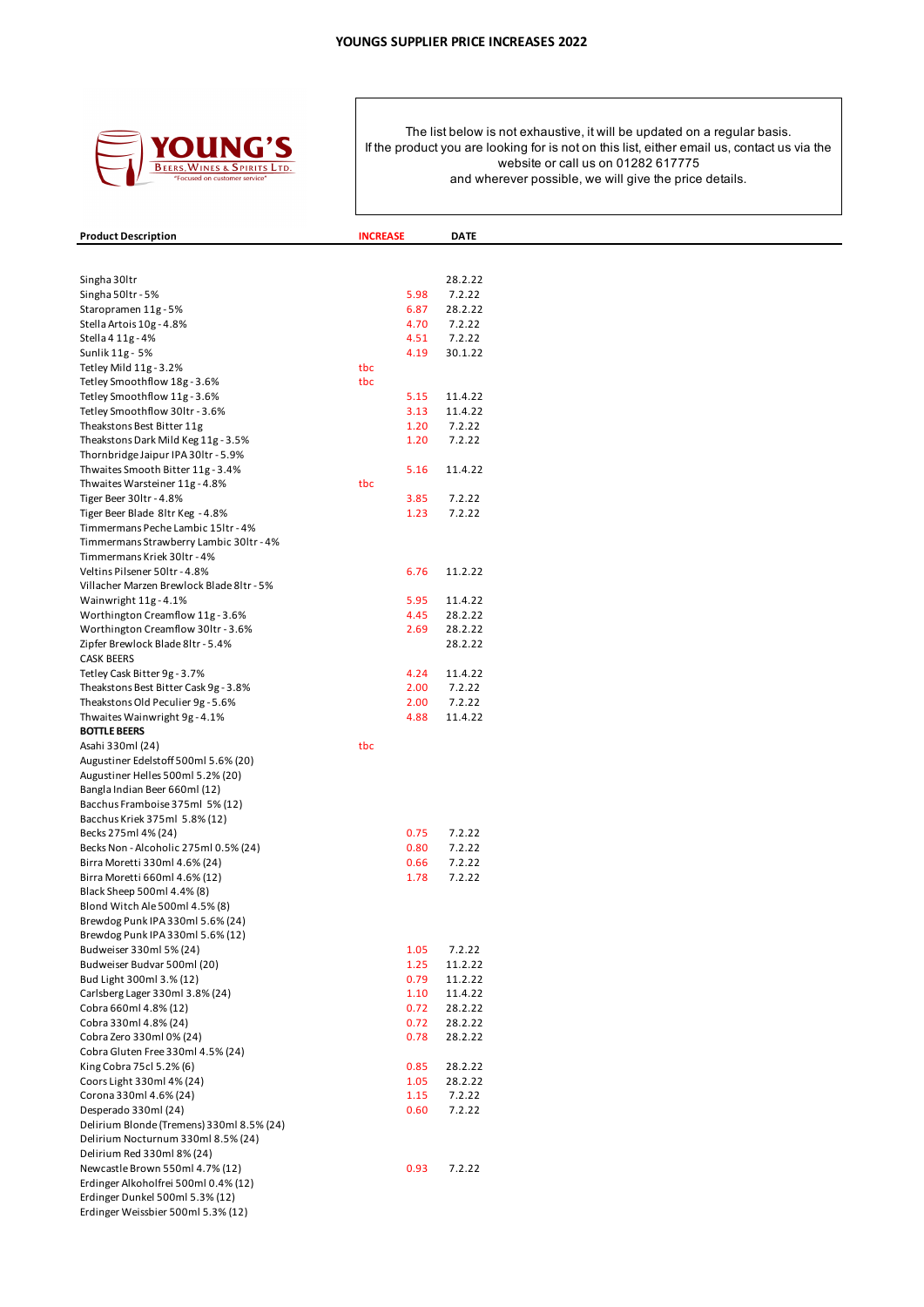

**Product Description INCREASE DATE** 

| Erdinger Weissbier 330ml (12) - 5.3%                        |      |                  |
|-------------------------------------------------------------|------|------------------|
| Erdinger Kristall 500ml 5.3% (12)                           |      |                  |
| Estrella Damm 330ml (24)                                    |      |                  |
| Estrella Daura 330ml 5.4% (24)                              |      |                  |
| Estrella Galicia Zero 330ml (24)                            |      |                  |
| Früh Kölsch 500ml 4.8% (20)                                 |      |                  |
| Früli Strawberry Beer 330ml 4.1% (24)                       |      |                  |
| Gouden Carolus Classic 330ml 8.5% (24)                      |      |                  |
| Guinness Original NRB 330ml (24)                            |      |                  |
| Guinness Original NRB 500ml 4.2% (12)                       |      |                  |
| Hacker Pschorr Munchn Hell 500ML 5.0% (20)                  | 0.68 |                  |
| Heineken 0.0 Alcohol Free 330ml (24)<br>Heineken 330ml (24) | 1.21 | 7.2.22<br>7.2.22 |
| Holsten Pils 275ml 5.2% (24)                                | 1.30 | 11.4.22          |
| Hofbräu Original 50cl 5.1% (20)                             |      |                  |
| Hofbräu Dunkel 50cl 5.5% (20)                               |      |                  |
| India Pale Ale 500ml 6.1% (8)                               | 0.94 | 7.2.22           |
| Jaipur 330ml 5.9% (12)                                      |      |                  |
| Jever Fun Non Alcoholic 330ml 0.5% (24)                     |      |                  |
| Jever Pilsener 500ml 4.9% (20)                              |      |                  |
| Jupiler Pils 330ml 5.2% (24)                                |      |                  |
| Karmeliet Tripel 330ml 8.4% (24)                            |      |                  |
| Kingfisher 650ml 4.8% (12)                                  | 1.12 | 1.3.22           |
| Kingfisher 330ml 4.8% (24)                                  | 1.12 | 1.3.22           |
| Krombacher Pils 500ml 4.8% (12)                             |      |                  |
| Kronenbourg 1664 275ml (24)                                 | 0.67 | 7.2.22           |
| Kwak 330ml 8.4% (24)                                        |      |                  |
| La Trappe Quadrupel 330ml 10.0% (24)                        |      |                  |
| Lindeboom Pilsener 500ml 5% (20)                            |      |                  |
| Maisel's Weisse 500ml 5.4% (20)                             |      |                  |
| Mann's Brown 275ml 2.8% (24)                                |      |                  |
| Marstons Resolution Low C 275ml (24)                        | 1.36 | 11.4.22          |
| Mongozo Banana Beer 330ml 3.6% (24)                         |      |                  |
| Newcastle Brown 550ml 4.7% (12)                             | 0.49 | 7.2.22           |
| Old Speckled Hen Gluten Free 500ml 5% (8)                   |      |                  |
| Orval 330ml 6.2% (12)<br>Pendle Witches Brew 500ml 4.9% (8) |      |                  |
| Peroni Nastro Azzurro 330ml 5.1% (24)                       | 1.05 | 1.3.22           |
| Peroni Gluten Free Beer 330ml 5.1% (24)                     | 1.50 | 1.3.22           |
| Peroni Red 330ml 4.7% (24)                                  |      |                  |
| Peroni Nastro Azzurro 620ml 5.1% (12)                       | 1.20 | 1.3.22           |
| Peroni Libera Alcohol Free 0% 330ml                         | 0.25 | 1.3.22           |
| Prospect Blinding Light 500ml 4.2% (8)                      | 0.25 | 17.1.22          |
| Prospect Gold Rush 500ml 4.5% (8)                           | 0.25 | 17.1.22          |
| Prospect Not Too Shabby 500ml 4.5% (8)                      | 0.25 | 17.1.22          |
| Prospect Nutty Slack 500ml 3.9% (8)                         | 0.25 | 17.1.22          |
| Prospect Pickaxe 500ml 5.0% (8)                             | 0.25 | 17.1.22          |
| Prospect Pioneer 500ml 4.0% (8)                             | 0.25 | 17.1.22          |
| Prospect Silver Tally 500ml 3.7% (8)                        | 0.25 | 17.1.22          |
| Prospect Pudding Shop Milk 500ml 4.6% (8)                   | 0.25 | 17.1.22          |
| Prospect Liberation 500ml 4.3% (8)                          | 0.25 | 17.1.22          |
| San Miguel 330ml 5.4% (24)                                  | 1.32 | 11.4.22          |
| San Miguel 660ml 5.4% (8)                                   |      |                  |
| San Miguel Zero 330ml (24)                                  | 1.00 | 11.4.22          |
| Spitfire 500ml (8)                                          | 0.89 | 7.2.22           |
| Stella Artois 330ml 4.8% (24)                               | 0.69 | 7.2.22           |
| Timothy Taylor Landlord 500ml 4.1% (8)                      |      |                  |
| Tiger Beer 640ml 5% (12)                                    | 0.67 | 7.2.22           |
| Tiger 330ml 5% (24)<br>Timmermans Framboise 330ml 4% (12)   | 0.68 | 7.2.22           |
| Wainwright Ale 500ml 4.1% (8)                               | 0.67 | 11.4.22          |
| Warsteiner 330ml (24)                                       | 1.34 | 11.4.22          |
| Whitstable Bay Blonde 330ml 4.5% (24)                       | 1.59 | 7.2.22           |
| Whitstable Bay Pale Ale 500ml 4% (8)                        | 0.85 | 7.2.22           |
| <b>CANNED CIDERS</b>                                        |      |                  |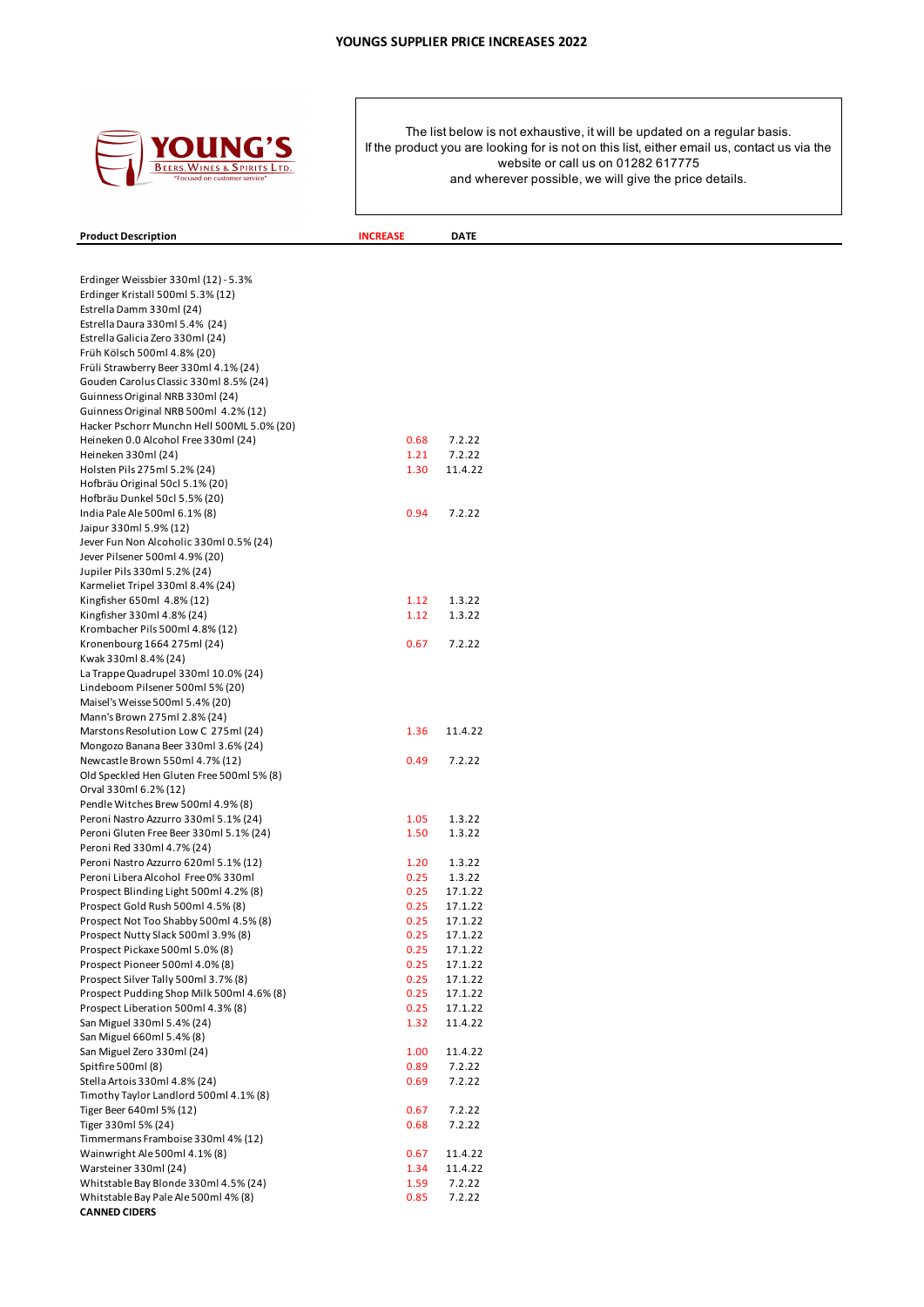

| <b>Product Description</b>                                                            | <b>INCREASE</b> | <b>DATE</b>       |  |
|---------------------------------------------------------------------------------------|-----------------|-------------------|--|
|                                                                                       |                 |                   |  |
| Abrahalls Ruby Tuesday Cans 330ml 4% (24)                                             |                 |                   |  |
| Abrahalls Slack Alice Cans 330ml 4.6% (24)                                            |                 |                   |  |
| Abrahalls Thund Molly Cans 330ml 5.2% (24)                                            |                 |                   |  |
| Celtic M Cuckoo Penny Cans 330ml 4% (24)                                              |                 |                   |  |
| Rekorderlig Wild Berry Cans 330ml 4% (24)                                             |                 |                   |  |
| Scrumpy Jack Cider Cans 500ml 6% (24)                                                 |                 |                   |  |
| Strongbow Cans 440ml 5.3% (24)                                                        | 1.55<br>2.20    | 7.2.22<br>7.2.22  |  |
| Strongbow Cans 568ml (24)<br>Strongbow Dark Fruits Cans 4 PM 568ml (24)               |                 |                   |  |
| Strongbow Dark Fruits Cans 440ml (24)                                                 | 2.20            | 7.2.22            |  |
| Thatch Stan's Barrell Roller 330ml 6% (12)                                            |                 |                   |  |
| Thatchers Gold Cans 500ml (24)                                                        |                 |                   |  |
| Thatch Stan's Leaf Twister 330ml 5% (12)                                              |                 |                   |  |
| Woodpecker Cans 500ml (24)                                                            | 2.20            | 7.2.22            |  |
| <b>KEG CIDERS</b>                                                                     |                 |                   |  |
| Angry Orchard Crisp Apple Cider 11g - 5%                                              | 6.65            | 7.2.22            |  |
| Apfel Rauber Cider 8lt Blade                                                          |                 |                   |  |
| Aspall Suffolk Cyder (Black) 11g - 5.5%                                               | 6.87            | 28.2.22           |  |
| Aspall Suffolk Cyder (Orange) 11g - 4.5%                                              | 6.87            | 28.2.22           |  |
| Carling Black Fruit Cider 50ltr - 4.%                                                 | 4.45            | 28.2.22           |  |
| Carling British Cider 50ltr - 4.5%<br>Celtic Marches Pulp Apple Cid 30ltr - 4.7%      |                 |                   |  |
| Hogan's Original Draught Cider 11g - 4.5%                                             |                 |                   |  |
| Kingstone Press Cider 11g - 4.7%                                                      | 5.95            | 11.4.22           |  |
| Kingstone Press Wild Berry Cider 11g - 4%                                             | 5.95            | 11.4.22           |  |
| Kopparberg Strawb & Lime Cider 30ltr - 4%                                             |                 |                   |  |
| Magners Original Draught 11g - 4.5%                                                   | 5.45            | 7.2.22            |  |
| Magners Dark Fruit Draught 11g - 4.0%                                                 | 4.71            | 7.2.22            |  |
| Old Mout Berries & Cherries 30ltr - 4.0%                                              | 3.93            | 7.2.22            |  |
| Orchard Thieves Cider 30ltr - 4.5%                                                    | 4.27            | 7.2.22            |  |
| Purity Brewing Co Pure Cider 50ltr - 4.6%                                             |                 |                   |  |
| Rekorderlig Strawberry Lime 30ltr                                                     | 0.75            | 28.2.22           |  |
| Rekorderlig Wild Berries 30ltr                                                        | 0.75            | 28.2.22           |  |
| Scrumpy Jack Cider 11g - 5.2%<br>Snails Bank Prem Apple Cider 30ltr - 4.5%            | 6.33            | 7.2.22<br>7.2.22  |  |
| Somersby Cider 11g - 4.5%                                                             | 5.95            | 11.4.22           |  |
| Somersby Strawberry & Rhubarb 11g - 4%                                                | 5.95            | 11.4.22           |  |
| Somersby Cider 20ltr Drgt Master - 4.5%                                               | 4.73            | 11.4.22           |  |
| Stowford Press Mixed Berries 11g - 4.0%                                               |                 |                   |  |
| Stowford Press (Med / Dry) 11g - 4.5%                                                 |                 |                   |  |
| Strongbow 11g - 4.5%                                                                  | 5.88            | 7.2.22            |  |
| Strongbow Dark Fruits 11g - 4%                                                        | 6.15            | 7.2.22            |  |
| Strongbow Cloudy Apple 30ltr - 4.5%                                                   | 3.93            | 7.2.22            |  |
| Stella Cidre 30Itr                                                                    |                 |                   |  |
| Strongbow Dark Fruits 30ltr - 4%                                                      | 3.72            | 7.2.22            |  |
| Symonds Founders Reseve 11g - 4.5%                                                    | 5.74            | 7.2.22            |  |
| Thatchers Stan's Big Apple 50ltr - 5%<br>Thatchers Gold Cider 11g - 4.8%              |                 | 7.2.22            |  |
| Thatchers Somerset Haze Cider 11g - 4.5%                                              | 6.63<br>6.78    | 7.2.22            |  |
| Thatchers Stan's Trad 11g - 6%                                                        | 5.80            | 7.2.22            |  |
| Thatchers Old Rascal Cider 11g - 4.5%                                                 | 7.02            | 7.2.22            |  |
| Thatchers Rose 11g 4%                                                                 | 4.84            | 7.2.22            |  |
| Thistly Cross Original 30ltr - 6.2%                                                   | 3.98            | 7.2.22            |  |
| Thistly Cross Traditional 30ltr - 4.4%                                                | 3.95            | 7.2.22            |  |
| <b>BAG IN BOX CIDERS</b>                                                              |                 |                   |  |
| Thistly Cross Whisky Cask 201tr BIB-6.9%                                              | 2.72            |                   |  |
| Weston Old Rosie 20ltr BIB Cider - 6.8%                                               |                 | 1.3.22            |  |
| <b>BOTTLED CIDERS</b>                                                                 |                 |                   |  |
| Angry Orchard Apple Cider 500ml 5% (12)<br>Aspall Draught Suffolk 500ml 5.5% (12) - V | 1.66<br>0.94    | 7.2.22<br>28.2.22 |  |
| Aspall Dry Premier Cru 500ml 6.8% (12) - V                                            | 0.75            | 28.2.22           |  |
| Aspall Draught Suffolk 330ml 5.5% (24)                                                |                 |                   |  |
| Blind Pig Bourbon & Blue 500ml 4% (12)                                                |                 |                   |  |
| Bulmers Original 500ml 4.5% (12)                                                      | 0.55            | 7.2.22            |  |
| Bulmers No17 Red Berry 500ml (12)                                                     | 0.57            | 7.2.22            |  |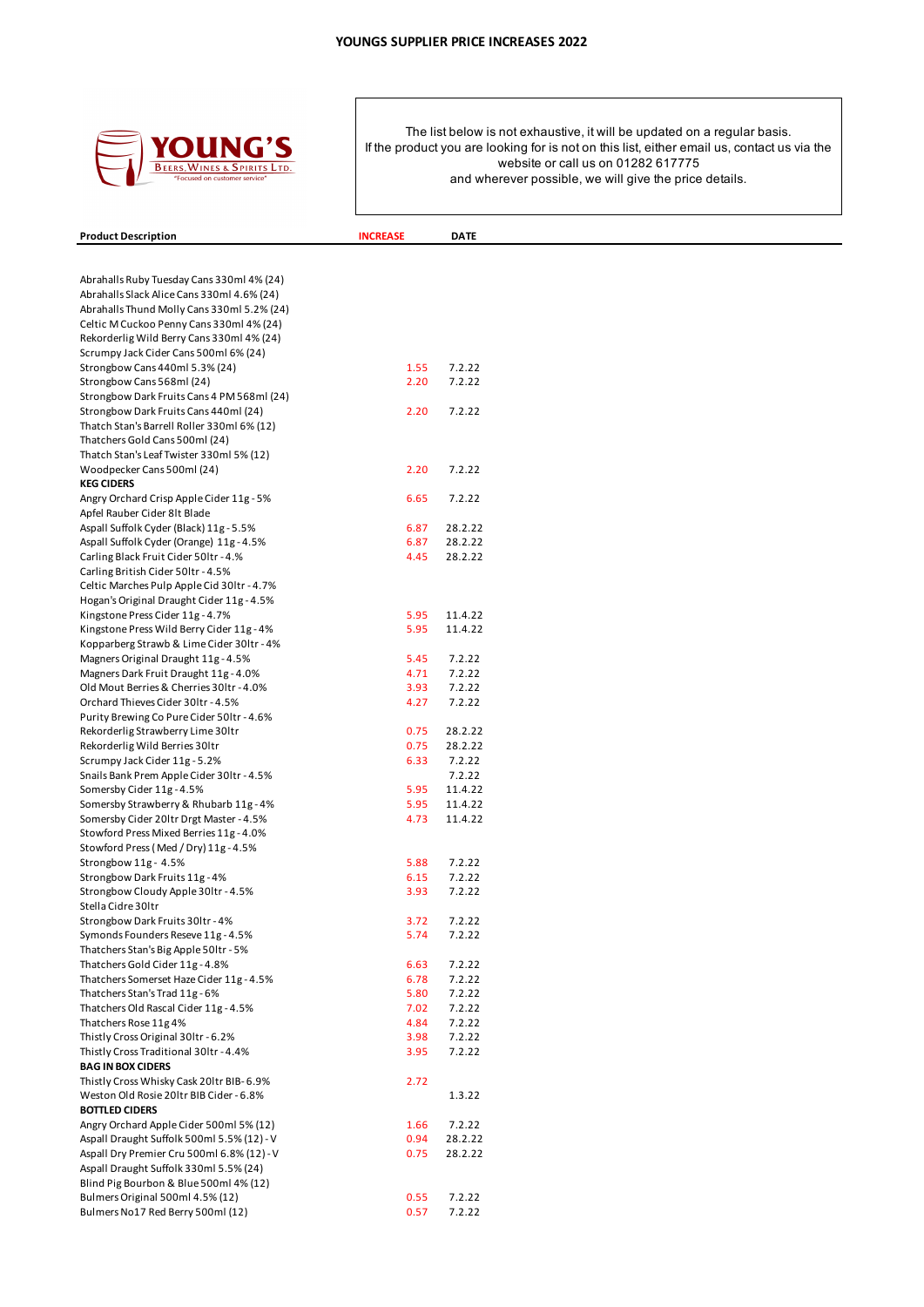

| <b>Product Description</b>                                                     | <b>INCREASE</b> | <b>DATE</b>      |  |
|--------------------------------------------------------------------------------|-----------------|------------------|--|
|                                                                                |                 |                  |  |
| Celtic Marches Fruit Gift Pack 330ml (3)                                       |                 |                  |  |
| Kopparberg Mixed Fruit 500ml 4% (15)                                           |                 |                  |  |
| Kopparberg Strawberry & Lime 500ml (15)                                        |                 |                  |  |
| Kopparberg Alc Free S & L 500ml 0.00% (8)                                      |                 |                  |  |
| Lilley's Apple & Blackberry 500ml 4% (12)                                      | 1.50            | 1.3.22           |  |
| Lilley's Cherries & Berries 500ml 4% (12)                                      | 1.50            | 1.3.22           |  |
| Lilley's Fire Dancer 500ml 4.5% (12)                                           | 1.23            | 1.3.22           |  |
| Lilley's Mango Cider 500ml 4% (12)<br>Lilley's Pineapple Cider 500ml 4% (12)   | 1.50<br>1.50    | 1.3.22<br>1.3.22 |  |
| Lilley's Rhubarb Cider 500ml 4% (12)                                           | 1.50            | 1.3.22           |  |
| Lilley's Tropical Cider 500ml 4% (12)                                          | 1.50            | 1.3.22           |  |
| Magners Cider Original 568ml 4.5% (12)                                         | 0.85            | 7.2.22           |  |
| Magners Cider Original 330ml (24)                                              | 0.85            |                  |  |
| Old Mout Cider Kiwi & Lime 500ml (12)                                          | 0.59            | 7.2.22           |  |
| Old Mout Cider Pineapple & Rasp 500ml (12)                                     | 0.59            | 7.2.22           |  |
| Old Mout Cider Pomegran & Straw 500ml (12)                                     | 0.59            | 7.2.22           |  |
| Old Mout Berries & Cherries 500ml (12)                                         | 0.59            | 7.2.22           |  |
| Old Mout B & C ALCOHOL FREE 500ml (12) 0%                                      | 0.59            | 7.2.22           |  |
| Old Mout Watermelon & Lime 500ml (12)                                          | 0.59            | 7.2.22           |  |
| Purity Galipette Brut 330ml 0.0% (24)<br>Purity Galipette Brut 330ml 4.5% (24) |                 |                  |  |
| Rekorderlig Apple 500ml 4% (15)                                                | 0.57            | 28.2.22          |  |
| Rekorderlig Mango & Rasp 500ml 4% (15)                                         | 0.72            | 28.2.22          |  |
| Rekorderlig Passion-fruit 500ml 4% (15)                                        | 0.72            | 28.2.22          |  |
| Rekorderlig Strawb & Lime 500ml 4% (15)                                        | 0.72            | 28.2.22          |  |
| Rekorderlig Wild Berry 500ml 4% (15)                                           | 0.72            | 28.2.22          |  |
| Thatchers Gold Cider 500ml 4.8% (12)                                           | 1.44            | 7.2.22           |  |
| Thatchers Somerset Haze 500ml 4.5% (12)                                        | 1.47            | 7.2.22           |  |
| Thatchers Old Rascal 500ml 4.5% (12)                                           | 1.44            | 7.2.22           |  |
| Thatchers Rose Cider 500ml 4% (6)                                              | 0.78            | 7.2.22           |  |
| Thatchers 2016 Vintage 500ml 7.4% (12)                                         | 1.64            | 7.2.22           |  |
| Woodpecker 275ml 3.5% (24)                                                     | 0.59            | 7.2.22           |  |
| <b>SPIRITS</b>                                                                 |                 |                  |  |
| Aperol 70cl<br>Pernod 1.5 Itr                                                  |                 |                  |  |
| Pernod 70cl - 40%                                                              |                 |                  |  |
| Pimms No1 70cl - 25%                                                           |                 |                  |  |
| Pimms No 3 Winter Warmer 70cl - 25%                                            |                 |                  |  |
| Pimms Blackberry & Elderflower 70cl - 20%                                      |                 |                  |  |
| Portmans Fine Ruby Aperitif 75cl                                               |                 |                  |  |
| Ricard Pastis 70cl                                                             |                 |                  |  |
| Stones Original Green Ginger Wine 70cl                                         |                 |                  |  |
| Taboo Original 1.5ltr                                                          |                 |                  |  |
| Taboo Original 70cl                                                            |                 |                  |  |
| Angostura Bitters 20cl - 44.7%                                                 |                 |                  |  |
| Angostura Orange Bitters 10cl - 28%                                            |                 |                  |  |
| Campari Bitter 70cl<br>Dubonnet 75cl                                           |                 |                  |  |
| Fernet Branca 70cl                                                             |                 |                  |  |
| Peychauds Bitters 14.8cl - 35%                                                 |                 |                  |  |
| Madeira Full Rich VAT 22 75cl - 17.5%                                          |                 |                  |  |
| Gluhwein Mulled Wine Ltr - 8.5%                                                |                 |                  |  |
| Winter Warmer Mulled Wine 75cl - 10%                                           |                 |                  |  |
| Yates's Aussie White Wine 1.5ltr - 17.5%                                       |                 |                  |  |
| Cockburns Ruby Port 75cl                                                       |                 |                  |  |
| Cockburns Special Reserve Ruby Port 75cl                                       |                 |                  |  |
| Krohn Ambassador Ruby (House Port) 75cl                                        |                 |                  |  |
| Taylors LBV Port 75cl                                                          |                 |                  |  |
| Taylor's 10 Year Old Tawny Port 75cl                                           |                 |                  |  |
| Windsor Ruby Port 75cl                                                         |                 |                  |  |
| Windsor Special Reserve Port 75cl<br>Croft Original Pale Cream Sherry 75cl     |                 |                  |  |
| Harveys Amontillado Med Dry Sherry 75cl                                        |                 |                  |  |
| Harveys Bristol Cream Sherry 75cl                                              |                 |                  |  |
| Lustau Pedro Ximenez Sherry 75cl                                               |                 |                  |  |
|                                                                                |                 |                  |  |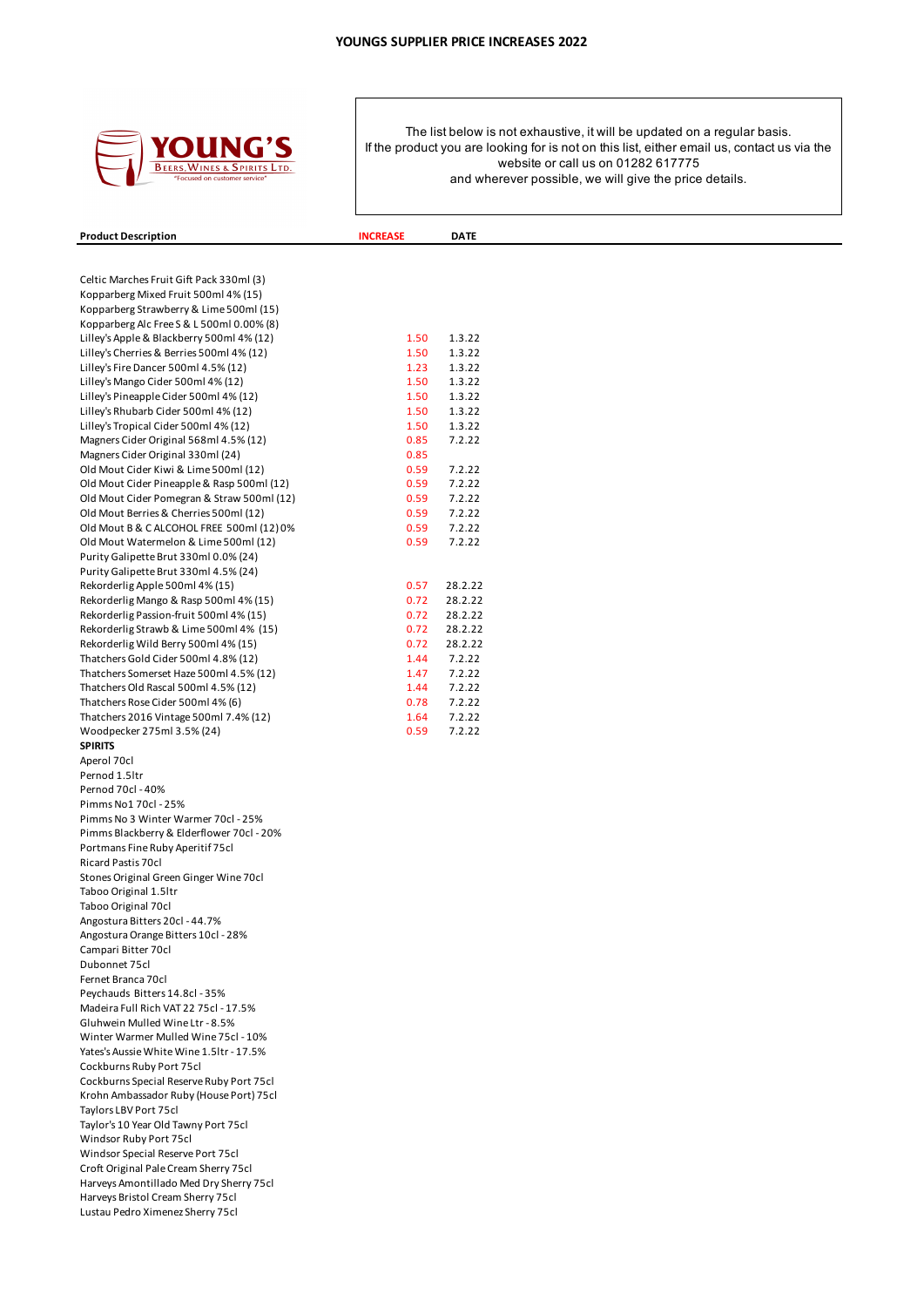

# **Product Description INCREASE DATE**

| Old Westminster Cream 70cl                                            |              |        |
|-----------------------------------------------------------------------|--------------|--------|
| QC Cream Fortified Wine 70cl - 15%                                    |              |        |
| Tio Pepe Fino Dry Sherry 75cl                                         |              |        |
| Valdespino El Candado P.X Sherry 37.5cl                               |              |        |
| Cinzano Bianco 75cl                                                   |              |        |
| Martini Bianco 1.5ltr                                                 |              |        |
| Martini Bianco 75cl                                                   |              |        |
| Martini Extra Dry 1.5ltr                                              |              |        |
| Martini Extra Dry 75cl                                                |              |        |
| Martini Rosso 1.5ltr                                                  |              |        |
| Martini Rosso 75cl                                                    |              |        |
| Noilly Prat 75cl                                                      |              |        |
| <b>SOFT DRINKS</b>                                                    |              | 7.2.22 |
| Schweppes Bitter Lemon 125ml (24)<br>Schweppes Canada Dry 125ml (24)  | 0.54<br>0.54 | 7.2.22 |
| Schweppes Lemonade 125ml (24)                                         | 0.54         | 7.2.22 |
| Schweppes Slim Line Tonic 125ml (24)                                  | 0.54         | 7.2.22 |
| Schweppes Tonic 125ml (24)                                            | 0.54         | 7.2.22 |
| Schweppes Orange Juice 125ml (24)                                     | 0.58         | 7.2.22 |
| Schweppes Pineapple Juice 125ml (24)                                  | 0.58         | 7.2.22 |
| Schweppes Tomato Juice 125ml (24)                                     | 0.58         | 7.2.22 |
| Coca Cola Cans 330ml (24)                                             | 0.50         | 7.2.22 |
| Diet Coca Cola Cans 330ml (24)                                        | 0.50         | 7.2.22 |
| Fanta Orange Cans 330ml (24)                                          | 0.50         | 7.2.22 |
| Monster Energy Can 355ml (24)                                         | 0.50         | 7.2.22 |
| Red Bull Can 250ml (24)                                               | 0.75         | 7.2.22 |
| Red Bull Sugar Free 250ml (24)                                        | 0.75         | 7.2.22 |
| Rush Energy Drink 250ml (24)                                          | 0.50         | 7.2.22 |
| RW Lemonade Cans 330ml (24)                                           |              |        |
| Sprite Cans 330ml (24)                                                | 0.50         | 7.2.22 |
| Vimto Cans 330ml (24)                                                 |              |        |
| Vimto Light Cans 330ml (24)                                           |              |        |
| Belvoir Elderflower Cordial 50cl                                      |              |        |
| Citrosoft Blackcurrant10ltr BIB Cordial                               | 1.16         | 7.2.22 |
| Citrosoft Blackcurrant Cordial 51tr                                   | 0.50         | 7.2.22 |
| Britvic Blackcurrant Cordial 1ltr                                     | 0.15         |        |
| <b>Britvic Lime Cordial 1ltr</b>                                      | 0.15         |        |
| Britvic Orange Cordial 1ltr                                           | 0.15         |        |
| Citrosoft Lime Cordial 5ltr                                           | 0.50         | 7.2.22 |
| Citrosoft Lime 10ltr BIB Cordial                                      | 1.16         | 7.2.22 |
| Citrosoft Orange Cordial 5ltr                                         | 0.50         | 7.2.22 |
| Citrosoft Orange 10ltr BIB Cordial                                    | 1.16         | 7.2.22 |
| Schweppes Blackcurrant Cordial 1ltr                                   | 0.15         | 7.2.22 |
| Schweppes Lime Cordial 1ltr                                           | 0.15         | 7.2.22 |
| Schweppes Orange Cordial 1ltr                                         | 0.15         | 7.2.22 |
| Britvic R Whites PET Lemonade 1.5ltr (12)                             |              |        |
| Coke Cola PET 1.25ltr (12)                                            | 0.84         | 7.2.22 |
| Coca Cola Contour PET 500ml (24)                                      |              |        |
| Diet Coca Cola PET 1.25 ltr (12)                                      |              |        |
| Diet Coca Cola PET 1.5ltr (12)                                        | 0.94         | 7.2.22 |
| Diet Coke Contour PET 500ml (24)<br>House PET Energy Drink Litre (12) |              |        |
| Fanta Orange PET 500ml (12)                                           |              |        |
| Lucozade PET Energy Orange 380ml (24)                                 |              |        |
| Lucozade PET Sport Orange 500ml (12)                                  |              |        |
| Schweppes PET Diet Lemonade 2ltr (6)                                  |              |        |
| Schweppes PET Lemonade 2ltr (6)                                       |              |        |
| Schweppes PET Lemonade 1.5ltr (12)                                    | 0.75         | 7.2.22 |
| Schweppes PET Canada Dry 1ltr (6)                                     | 0.97         | 7.2.22 |
| Schweppes PET Slimline Tonic 1ltr (6)                                 | 0.97         | 7.2.22 |
| Schweppes PET Tonic 1ltr (6)                                          | 0.97         | 7.2.22 |
| Schweppes PET Soda Water 1ltr (6)                                     | 0.97         | 7.2.22 |
| Sprite PET 500ml (12)                                                 |              |        |
| Today's Select Soda Water PET 1ltr (6)                                |              |        |
| Appletiser 275ml (24)                                                 | 0.99         | 7.2.22 |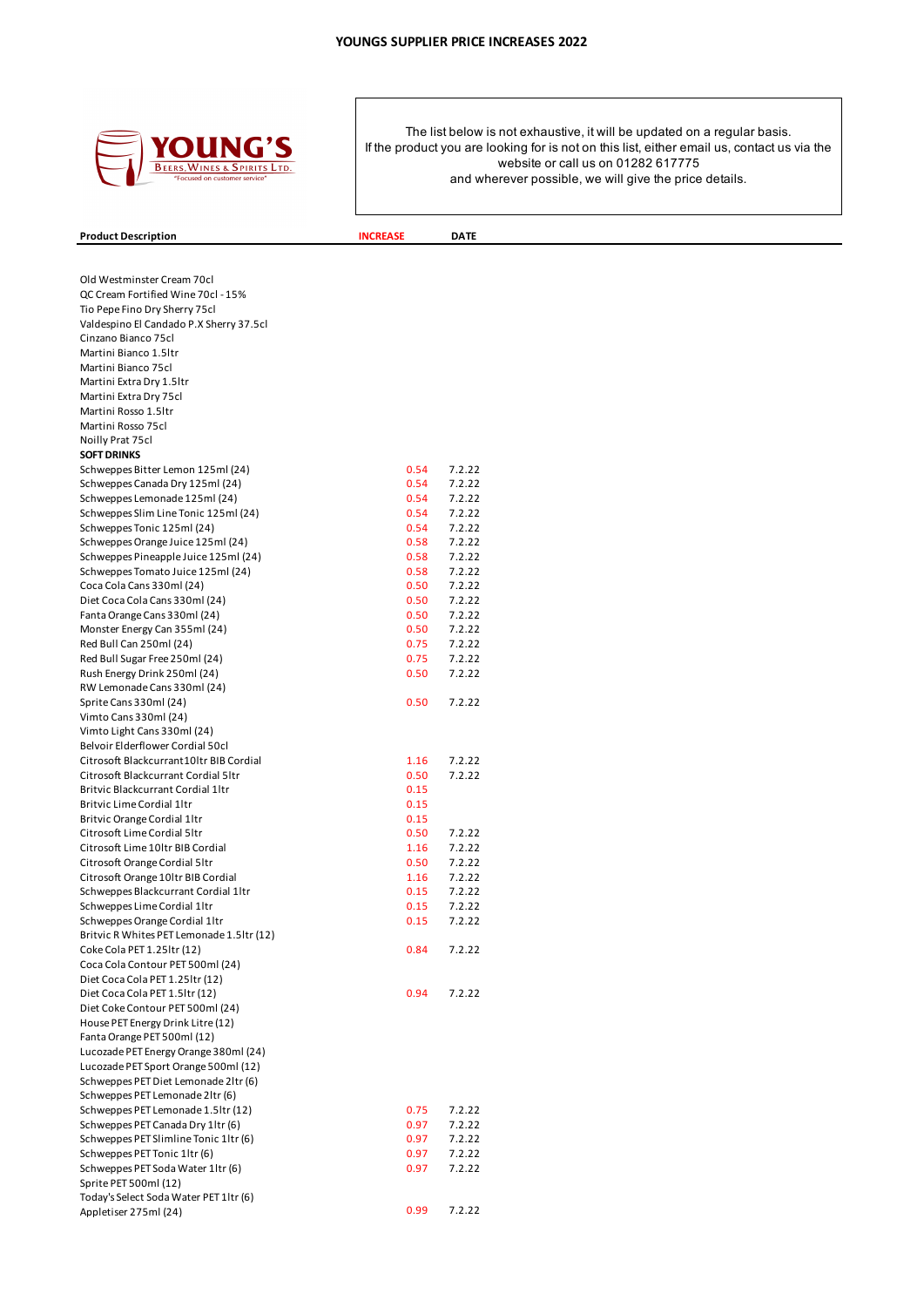

| <b>Product Description</b>                                                          | <b>INCREASE</b> | <b>DATE</b>      |
|-------------------------------------------------------------------------------------|-----------------|------------------|
|                                                                                     |                 |                  |
|                                                                                     |                 |                  |
| Belvoir Elderflow Presse 250ml (12)                                                 |                 |                  |
| Bottle Green Spark Elderflower 275ml (12)                                           |                 |                  |
| Bottle Green Spark Pom & Elder 275ml (12)                                           |                 |                  |
| Britvic 100% Apple Juice 250ml (24)                                                 |                 |                  |
| Britvic 55 Apple 275ml (24)                                                         | 0.91            | 7.2.22           |
| Britvic 55 Orange 275ml (24)                                                        | 0.91            | 7.2.22           |
| Britvic J2O Apple & Mango 275ml (24)                                                | 1.00            | 7.2.22           |
| Britvic J2O Apple & Raspberry 275ml (24)                                            | 1.00            | 7.2.22           |
| Britvic J2O Orange & Passion 275ml (24)                                             | 1.00            | 7.2.22           |
| Bundaberg Ginger Beer 375ml (12)                                                    |                 |                  |
| Coca Cola Contour 330ml (24)                                                        | 0.86            | 7.2.22           |
| Coca - Cola Zero Contour 330ml (24)                                                 | 0.86            | 7.2.22           |
| Diet Coca Cola Contour 330ml (24)                                                   | 0.86            | 7.2.22           |
| Fanta Orange 330ml Contour (24)                                                     | 0.86            | 7.2.22           |
| Fentimans Cherry Tree Cola 275ml (12)                                               | 1.14            | 7.2.22           |
| Fentimans Curiosity Cola 275ml (12)                                                 | 1.14            | 7.2.22           |
| Fentimans Dandelion & Burdock 275ml (12)                                            | 1.14            | 7.2.22           |
| Fentimans Ginger Beer 275ml (12)                                                    | 1.14            | 7.2.22           |
| Fentimans Mand Seville Orange 275ml (12)                                            | 1.14            | 7.2.22           |
| Fentimans Rose Lemonade 275ml (12)                                                  | 1.18            | 7.2.22           |
| Fentimans Victorian Lemonade 275ml (12)                                             | 1.14            | 7.2.22           |
| Fentimans Wild Eng Elderflower 275ml (12)                                           | 1.18            | 7.2.22           |
| Folkingtons Orange Juice 250ml (12)                                                 |                 |                  |
| Frobishers Apple 250ml (24)                                                         | 1.08            | 7.2.22           |
| Frobishers Cranberry Juice 250ml (24)                                               | 1.08            | 7.2.22           |
| Frobishers Grapefruit 250ml (24)                                                    | 1.08            | 7.2.22           |
| Frobishers Orange Juice 250ml (24)                                                  | 1.08            | 7.2.22           |
| Frobishers Pineapple Juice 250ml (24)                                               | 1.08            | 7.2.22           |
| Frobishers Tomato Juice 250ml (24)                                                  | 1.08            | 7.2.22           |
| Frobishers Mango 250ml (24)                                                         | 1.08            | 7.2.22           |
| Frobishers Bumbleberry 250ml (24)                                                   | 1.08            | 7.2.22           |
| Fruit Shoot Blackcurrant & App 275ml (24)                                           | 0.85            |                  |
| Fruit Shoot Orange 275ml (24)                                                       | 0.85            |                  |
| Fruit Shoot Orange 200ml (24)                                                       |                 |                  |
| Fruit Shoot Blackcurrant & Appl 200ml (24)                                          |                 |                  |
| Frobishers Fusion Apple & Mango 275ml (24)                                          | 1.08            | 7.2.22           |
| Frobishers Fusion Apple & Rasp 275ml (24)                                           | 1.08            | 7.2.22           |
| Frobishers Fusion Orange & Pass 275ml (24)                                          | 1.08            | 7.2.22           |
| Sprite (No Sugar) 330ml Contour (24)                                                | 0.85            | 7.2.22           |
| Diet Pepsi 7ltr BIB Post Mix                                                        | 3.00            | 7.2.22           |
| Pepsi 7ltr BIB Post Mix                                                             | 3.00            | 7.2.22           |
| R W Lemonade 7 Itr BIB Post Mix                                                     | 3.00            | 7.2.22           |
| Pepsi Max 7ltr BIB Post Mix                                                         | 3.00            | 7.2.22           |
| Diet Pepsi 12ltr BIB Post Mix CITRO                                                 | 4.65            | 1.3.22           |
| Pepsi 12 Itr BIB Post Mix CITRO                                                     | 4.65            | 1.3.22           |
| Pepsi Max 12ltr BIB Post Mix CITRO                                                  | 4.65            | 1.3.22           |
| Citrosoft Citromax Orange Juice 10ltr BIB<br>Citrosoft Cola 10ltr BIB Post Mix      | 3.75            | 1.3.22           |
|                                                                                     | 3.03            | 1.3.22           |
| Citrosoft Diet Cola 10ltr BIB Post Mix                                              | 3.03            | 1.3.22           |
| Citrosoft Cola Max 10ltr BIB Post Mix                                               | 3.03<br>3.03    | 1.3.22<br>1.3.22 |
| Citrosoft Ginger Ale 10ltr BIB Post Mix<br>Citrosoft Ginger Beer 10ltr BIB Post Mix | 3.03            | 1.3.22           |
| Citrosoft Lemonade 10ltr BIB Post Mix                                               | 3.03            | 1.3.22           |
| Citrosoft Orangeade 10ltr BIB Post Mix                                              | 3.03            | 1.3.22           |
| Citrosoft Retrored10ltr BIB Post Mix                                                | 4.75            | 1.3.22           |
| Citrosoft Elderfl Tonic 10ltr BIB Post Mix                                          | 4.26            | 1.3.22           |
| Citrosoft Tonic 10ltr BIB Post Mix                                                  | 3.03            | 1.3.22           |
| Citrosoft SlimlineTonic 10ltr BIB Post Mix                                          | 3.03            | 1.3.22           |
| Citrosoft Diet Lemonade 10ltr BIB Post Mix                                          | 3.03            | 1.3.22           |
| Schweppes Coca Cola 7ltr BIB Post Mix                                               | 3.90            | 13.1.22          |
| Schweppes Diet Coca Cola 71tr BIB Post Mix                                          | 3.90            | 13.1.22          |
| Schweppes Fanta Orange 7ltr BIB Post Mix                                            | 3.90            | 13.1.22          |
| Schweppes Lemonade 7ltr BIB Post Mix                                                | 4.11            | 13.1.22          |
| Schweppes Tonic Water 7ltr BIB Post Mix                                             | 4.29            | 13.1.22          |
|                                                                                     | 2.94            | 13.1.22          |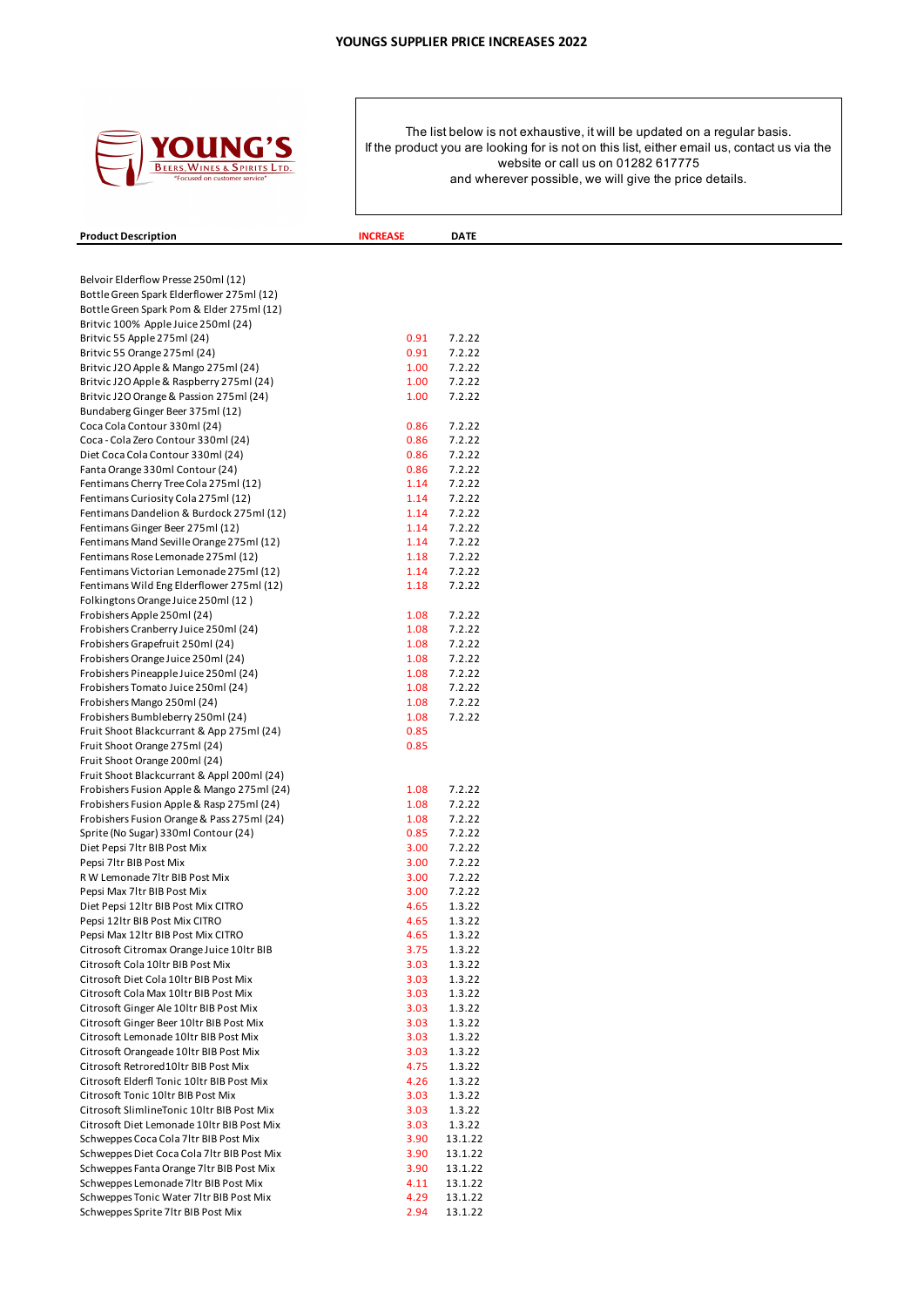

| <b>Product Description</b>                                                              | <b>INCREASE</b> | <b>DATE</b>        |  |
|-----------------------------------------------------------------------------------------|-----------------|--------------------|--|
|                                                                                         |                 |                    |  |
|                                                                                         |                 |                    |  |
| Schweppes Coca Cola Zero 7 Itr BIB Post Mix<br>Harrogate Spa Sparkling Water 750ml (12) | 3.79<br>0.49    | 13.1.22<br>7.2.22  |  |
| Harrogate Spa Still Water 750ml (12)                                                    | 0.49            | 7.2.22             |  |
| Harrogate Spa Sparkling Water 330ml (24)                                                | 0.51            | 7.2.22             |  |
| Harrogate Spa Still Water 330ml (24)                                                    | 0.51            | 7.2.22             |  |
| Harrogate Spa Sports Cap Still 500ml (24)                                               |                 |                    |  |
| Harrogate Spa PET Sparkling 500ml (24)                                                  |                 |                    |  |
| Harrogate Spa PET Still 500ml (24)                                                      |                 |                    |  |
| Voss Sparkling Water 800ml (12)<br>Voss Still Water 800ml (12)                          |                 |                    |  |
| Voss Sparkling Water 375ml (24)                                                         |                 |                    |  |
| Voss Still Water 375ml (24)                                                             |                 |                    |  |
| Britvic Cranberry Juice 200ml (24)                                                      | 1.00            | 10.1.22            |  |
| Britvic Orange Juice 200ml (24)                                                         | 1.00            | 10.1.22            |  |
| Coca Cola 200ml (24)                                                                    | 0.61            | 13.1.22            |  |
| Diet Coca Cola 200ml (24)                                                               | 0.66            | 13.1.22            |  |
| Fever-Tree Aromatic Tonic 200ml (24)                                                    | 1.03            |                    |  |
| Fever-Tree Natural Light Tonic 200ml (24)                                               | 1.03<br>1.03    | 1.4.22<br>1.4.22   |  |
| Fever-Tree Tonic Water 200ml (24)<br>Fever-Tree Damson & Sloe Tonic 200ml (24)          | 1.03            | 1.4.22             |  |
| Fever-Tree Soda Water 200ml (24)                                                        | 1.03            | 1.4.22             |  |
| Fever-Tree Mexican Lime Soda 200ml (24)                                                 | 1.03            | 1.4.22             |  |
| Fever-Tree Elderflower Tonic 200ml (24)                                                 | 1.03            | 1.4.22             |  |
| Fever-Tree Ginger Ale 200ml (24)                                                        | 1.03            | 1.4.22             |  |
| Fever-Tree Ginger Beer 200ml (24)                                                       | 1.03            | 1.4.22             |  |
| Fever-Tree Madagascan Cola 200ml (24)                                                   | 1.03            | 1.4.22             |  |
| Fever-Tree Mediterranean Tonic 200ml (24)                                               | 1.03            | 1.4.22             |  |
| Fever-Tree Premium Lemonade 200ml (24)                                                  | 1.03            | 1.4.22             |  |
| Fever-Tree Sicilian Lemonade 200ml (24)<br>Fever-Tree Sicilian Lemon Tonic 200ml (24)   | 1.03<br>1.03    | 1.4.22<br>1.4.22   |  |
| Fever-Tree Spice Org Ginger Ale 200ml (24)                                              | 1.03            | 1.4.22             |  |
| Fever-Tree Light Ginger Beer 200ml (24)                                                 | 1.03            | 1.4.22             |  |
| Fever-Tree Light Cucumber Tonic 200ml (24)                                              | 1.03            | 1.4.22             |  |
| Schweppes Bitter Lemon 200ml (24)                                                       | 0.66            | 13.1.22            |  |
| Schweppes Slimline Bitter Lemon 200ml (24)                                              | 0.66            | 13.1.22            |  |
| Schweppes Canada Dry 200ml (24)                                                         | 0.66            | 13.1.22            |  |
| Schweppes Ginger Beer 200ml (24)                                                        | 0.66            | 13.1.22            |  |
| Schweppes Lemonade 200ml (24)<br>Schweppes Slim Line Tonic 200ml (24)                   | 0.66<br>0.66    | 13.1.22<br>13.1.22 |  |
| Schweppes Soda Water 200ml (24)                                                         | 0.66            | 13.1.22            |  |
| Schweppes Tonic 200ml (24)                                                              | 0.66            | 13.1.22            |  |
| Schweppes Orange Juice 200ml (24)                                                       | 0.66            | 13.1.22            |  |
| Schweppes Pineapple Juice 200ml (24)                                                    | 0.66            | 13.1.22            |  |
| Schweppes Tomato Juice 200ml (24)                                                       | 0.66            | 13.1.22            |  |
| Schweppes Signature CrispTonic 200ml (24)                                               | 0.72            | 13.1.22            |  |
| Schweppes Signature Light Tonic 200ml (24)                                              | 0.72            | 13.1.22            |  |
| Schweppes Signature Ginger Ale 200ml (12)<br>Apple Juice Cartons Princes Ltr (8)        | 0.72            | 13.1.22            |  |
| Apple Juice Cartons Delmonte Ltr (6)                                                    |                 |                    |  |
| Cranberry Juice Cartons Princes Ltr (8)                                                 |                 |                    |  |
| Cranberry Classic Juice Ocean Sp Ltr (6)                                                |                 |                    |  |
| Mango Juice Cartons Rubicon Ltr (12)                                                    |                 |                    |  |
| Orange Juice Cartons Delmonte Ltr (6)                                                   |                 |                    |  |
| Orange Juice Cartons Princes Ltr (8)                                                    |                 |                    |  |
| Passion-fruit Cartons Rubicon Ltr (12)                                                  |                 |                    |  |
| Pineapple Juice Cartons Princes Ltr (8)                                                 |                 |                    |  |
| Pineapple Juice Cartons Delmonte Ltr (6)<br><b>SPIRITS CONTINUED</b>                    |                 |                    |  |
| Courvoisier V.S Cognac 70cl - 40%                                                       |                 |                    |  |
| Courvoisier VSOP Cognac 70cl                                                            |                 |                    |  |
| Courvoisier X.O Cognac 70cl - 40%                                                       |                 |                    |  |
| Hennessey *** Cognac 1.5ltr - 40%                                                       |                 |                    |  |
| Hennessey *** Cognac 70cl - 40%                                                         |                 |                    |  |
| Hennessy X.O Cognac 70cl - 40%                                                          |                 |                    |  |
| House Napoleon Brandy 1.5ltr                                                            |                 |                    |  |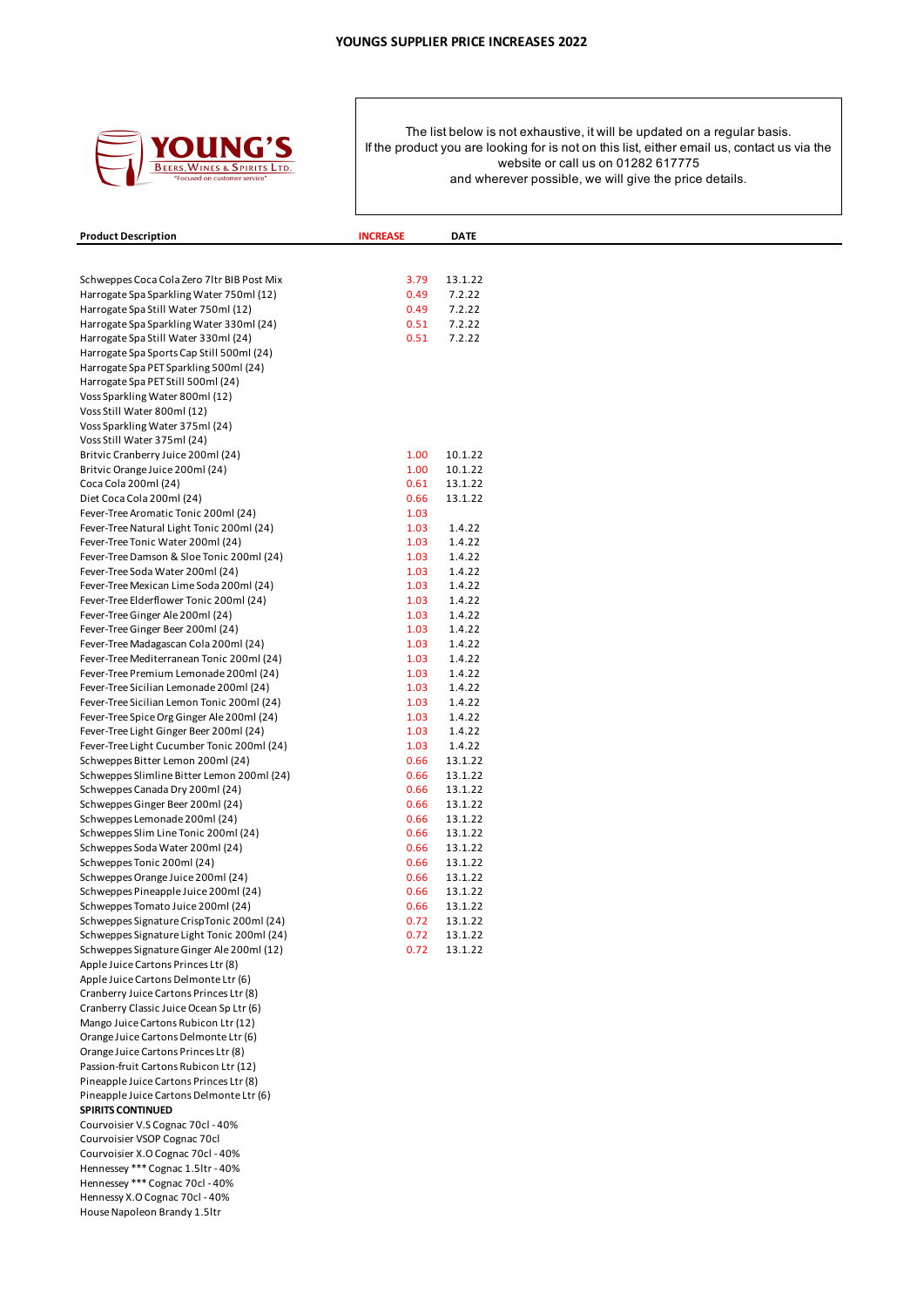

**Product Description INCREASE DATE** 

House Napoleon Brandy 70cl 0.30 19.3.22 Janneau VSOP Armagnac 70cl - 40% Martell V.S Cognac 1.5ltr - 40% Martell V.S Cognac 70cl - 40% Martell X.O Cognac 70cl - 40% Remy Martin VSOP Cognac 70cl - 40% Remy Martin X O Cognac 70cl - 40% Three Barrels Brandy 1.5ltr - 38% Three Barrels Brandy 70cl - 38% 3 Pugs Blackcurrant Gin 50cl - 40% 3 Pugs Signature London Dry Gin 50cl - 42% Aber Falls Rhubarb & Ging Gin 70cl - 41.3% Akori Gin 70cl - 42% Batch Signature Gin 70cl - 40% Batch Whinberry Gin.70cl - 40% Beefeater Blood Orange Gin 70cl - 37.5% Beefeater Gin 70cl - 40% Beefeater London Pink Gin 70cl - 37.5% Beefeater Peach & Rasp Gin 70cl - 37.5% Bloom Gin 70cl - 40% Bloom Jasmine & Rose Gin 70cl - 40% Bombay Sapphire 1.5ltr - 40% Bombay Sapphire 70cl - 40% Bombay Original Dry Gin 70cl - 37.5% Bombay Bramble Gin 70cl - 37.5% Bombay Star of Bombay Gin 70cl - 47.5% Botanist Gin 70cl - 46% Bosford Rose Gin 70cl - 37.5% Brockmans Gin 70cl - 40% Broker's London Dry Gin 70cl - 40% Brooklyn Gin 70cl - 40% Bulldog London Dry Gin 70cl - 40% Buss No 509 Persian Peach 70cl - 47% Buss No 509 Pink Grapefruit Gin 70cl - 47% Copperhead Gin 50cl - 40% Cuckoo Gin 70cl - 43% Cuckoo Spiced Gin 70cl - 42% Cuckoo Sunshine Gin 70cl - 40% Dingle Original Gin 70cl - 42.5% Drumshanbo Gunpowder Irish Gin 50cl - 43% Edinburgh Gin 70cl - 43% Forest Gin 70cl - 42% Gin Mare Mediterranean Gin 70cl - 42.7% Gordons Gin 1.5ltr - 37.5% Gordons Gin 70cl - 37.5% Gordon's Elderflower Gin 70cl - 37.5% Gordon's Premium Pink Gin 70cl - 37.5% Gordons Sloe Gin 70cl - 26% Gordon's Med Orange Gin 70cl - 37.5% Gordon's Sicilian Lemon Gin 70cl - 37.5% Gordon's Premium Pink Gin 1.5ltr - 37.5% Gordon's White Peach Gin 70cl - 37.5% Greenalls Gin 70cl - 37.5% Ha'Penny Dublin Dry Gin 70cl - 41% Hendrick's Gin 70cl - 41.4% House Gin 1.5ltr - 37.5% House Gin 70cl - 37.5% Jaffa 2512 Gin 50cl - 40% Jaffa Cake Gin 70cl - 42% Jawbox Gin 70cl - 43% J.J Whitley London Dry Gin 70cl - 38.6% 0.35 19.3.22 J.J Whitley Nettle Gin 70cl - 38.6% 0.35 19.3.22 J.J Whitley Pink Cherry Gin 70cl - 38.6% 0.35 19.3.22 J.J Whitley Plum Gin 70cl - 38.6% 0.35 19.3.22 J.J Whitley Strawberry Gin 70cl - 38% 0.35 19.3.22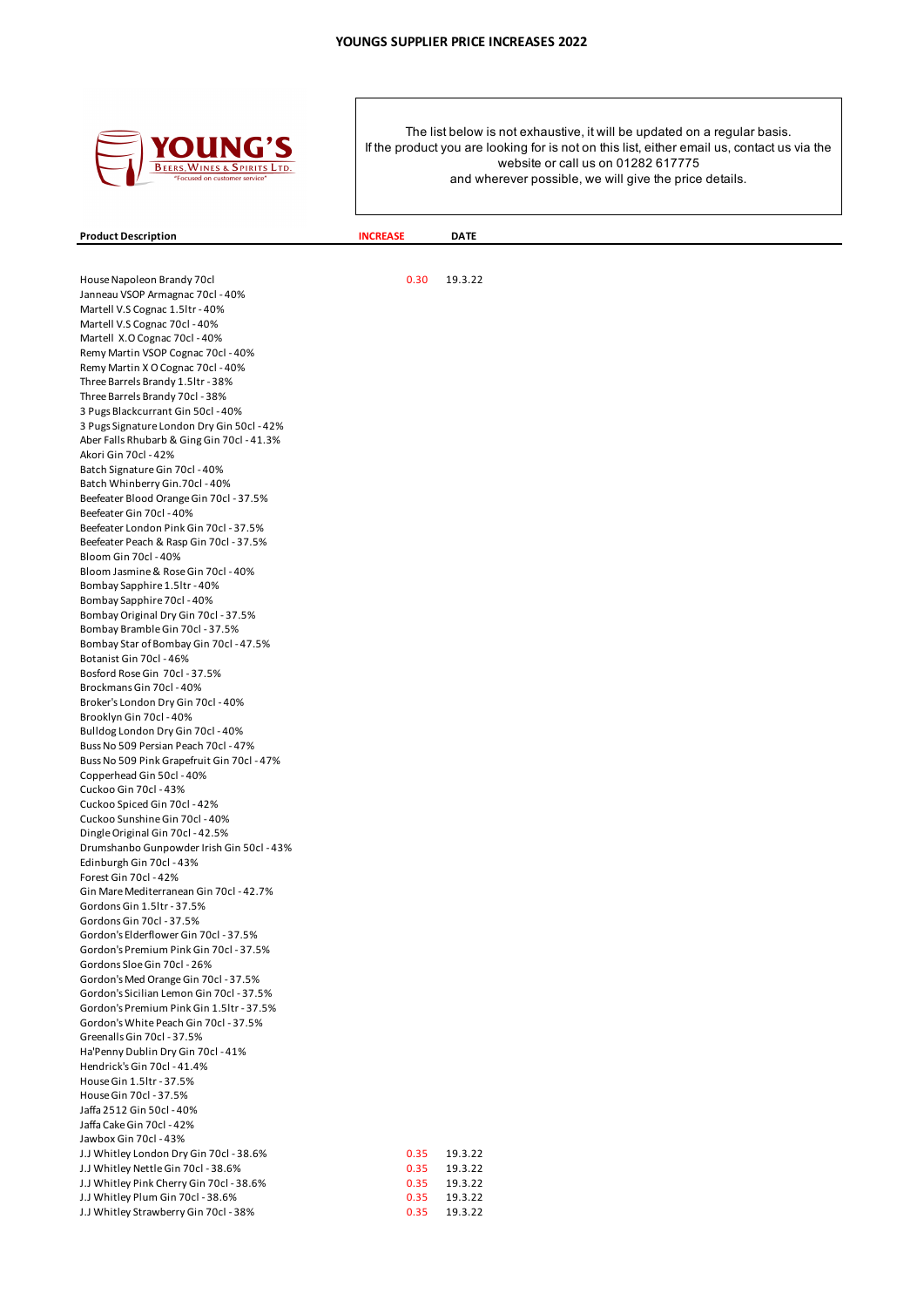

|                                                                                        |                 | <b>DATE</b>        |  |
|----------------------------------------------------------------------------------------|-----------------|--------------------|--|
| <b>Product Description</b>                                                             | <b>INCREASE</b> |                    |  |
|                                                                                        |                 |                    |  |
| J.J Whitley Violet Gin 70cl - 38.6%                                                    | 0.35            | 19.3.22            |  |
| Kopparberg Gin Passion & OJ 70cl - 37.5%                                               |                 |                    |  |
| Kopparberg Gin Straw & Lime 70cl - 37.5%                                               |                 |                    |  |
| Langley's No.8 Gin 70cl - 41.7%                                                        |                 |                    |  |
| Larios Rose Gin 70cl - 37.5%                                                           | 0.35            | 19.3.22            |  |
| Liverpool Organic Gin 70cl - 43%<br>Liverpool Valencian Orange Gin 70cl - 43%          | 0.35            | 19.3.22            |  |
| Malfy Blood Orange Gin 70cl - 41%                                                      |                 |                    |  |
| Malfy Con Limone Gin 70cl - 41%                                                        |                 |                    |  |
| Manchester Signature Gin 50cl - 42%                                                    |                 |                    |  |
| Manchester Three Rivers Gin 70cl - 40%                                                 |                 |                    |  |
| Manchester Raspberry Gin 70cl - 40%                                                    |                 |                    |  |
| Malfy Gin Originale 70cl - 41%                                                         |                 |                    |  |
| Malfy Gin Rosa (Pink Grapefruit) 70cl - 41%                                            |                 |                    |  |
| Masons Dry Yorkshire Gin 70cl - 42%                                                    |                 |                    |  |
| Marylebone Gin 70cl - 50.2%                                                            |                 |                    |  |
| Mombasa Club Gin 70cl - 41.5%                                                          |                 |                    |  |
| Monkey 47 Dry Gin 50cl - 47%                                                           |                 |                    |  |
| Muff Liquor Company Potato Gin 70cl - 40%<br>Nelson's Rhubarb & Custard Gin 70cl - 41% |                 |                    |  |
| Nordes Gin 70cl - 40%                                                                  |                 |                    |  |
| Opihr Oriental Spiced Gin 70cl - 40%                                                   |                 |                    |  |
| Peaky Blinder Gin 70cl - 40%                                                           | 0.45            | 19.3.22            |  |
| Persian Blue Marshmallow Gin 50cl - 40%                                                |                 |                    |  |
| Pickering's Gin 70cl - 42%                                                             |                 |                    |  |
| Pink 47 Gin 70cl - 47%                                                                 |                 |                    |  |
| Pinkster Gin 70cl - 37.5%                                                              |                 |                    |  |
| Plymouth Gin 70cl - 41.2%                                                              |                 |                    |  |
| Plymouth Navy Strength Gin 70cl - 57%                                                  |                 |                    |  |
| Professor Corn Ample Gin 70cl - 43.3%                                                  |                 |                    |  |
| Puerto de Indias Strawb Gin 70cl - 37.5%                                               |                 |                    |  |
| Richmond Gin 70cl - 37.5%                                                              |                 |                    |  |
| Roku Gin 70cl - 43%<br>Saffron Gin Gabriel Boudier 70cl - 40%                          |                 |                    |  |
| Sharish Blue Magic Gin 50cl - 40%                                                      |                 |                    |  |
| Sibling Gin 70cl - 42%                                                                 |                 |                    |  |
| Silent Pool Gin 70cl - 43%                                                             |                 |                    |  |
| Sipsmith London Dry Gin 70cl - 41.6%                                                   |                 |                    |  |
| Sipsmith Lemon Drizzle Gin 50cl - 40.4%                                                |                 |                    |  |
| Slingsby London Dry Gin 70cl - 42%                                                     |                 |                    |  |
| Tanqueray Blackcnt Royale Gin 70cl - 41.3%                                             |                 |                    |  |
| Tanqueray Flor de Sevilla Gin 70cl - 41.3%                                             |                 |                    |  |
| Tanqueray Gin 70cl - 43.1%                                                             |                 |                    |  |
| Tanqueray 10 Gin 70cl - 47.3%                                                          |                 |                    |  |
| Tarquin's Cornish Dry Gin 70cl - 42%                                                   |                 |                    |  |
| The Lakes Explorer Gin 70cl - 47.1%                                                    |                 |                    |  |
| The Lakes Gin 70cl - 46%                                                               | 0.75<br>0.75    | 1.3.21<br>1.3.21   |  |
| The Lakes Pink Grapefruit Gin 70cl - 46%<br>Turncoat Cascade Gin 70cl - 43%            |                 |                    |  |
| Warner Edward Victoria Rhubarb 70cl - 40%                                              |                 |                    |  |
| Whitley Neill Blood Orange Gin 70cl - 43%                                              | 0.52            | 19.3.22            |  |
| Whitley Neill Handcraft Dry Gin 70cl - 43%                                             | 0.52            | 19.3.22            |  |
| Whitley Neill Aloe & Cucumber 70cl - 43%                                               | 0.52            | 19.3.22            |  |
| Whitley Neill Blackberry Gin 70cl - 43%                                                | 0.52            | 19.3.22            |  |
| Whitley Neill Brazil Lime Gin 70cl - 43%                                               | 0.52            | 19.3.22            |  |
| Whitley Neill Gooseberry Gin 70cl - 43%                                                | 0.52            | 19.3.22            |  |
| Whitley Neill Lemon & Ginger Gin 70cl 43%                                              | 0.52            | 19.3.22            |  |
| Whitley Neill Mango & Lime Gin 70cl 43%                                                | 0.52            | 19.3.22            |  |
| Whitley Neill Parma Violet Gin 70cl - 43%                                              | 0.52            | 19.3.22            |  |
| Whitley Neill Pink Grapefru Gin 70cl - 43%                                             | 0.52            | 19.3.22            |  |
| Whitley Neill Quince Gin 70cl - 43%                                                    | 0.52            | 19.3.22            |  |
| Whitley Neill Raspberry Gin 70cl - 43%<br>Whitley Neill Rhub & Ginger Gin 70cl - 43%   | 0.52<br>0.52    | 19.3.22<br>19.3.22 |  |
| Whitley Neill Strawb & Pepp Gin 70cl - 43%                                             | 0.52            | 19.3.22            |  |
| Whitley Neill Watermelon & Kiwi 70cl - 43%                                             | 0.52            | 19.3.22            |  |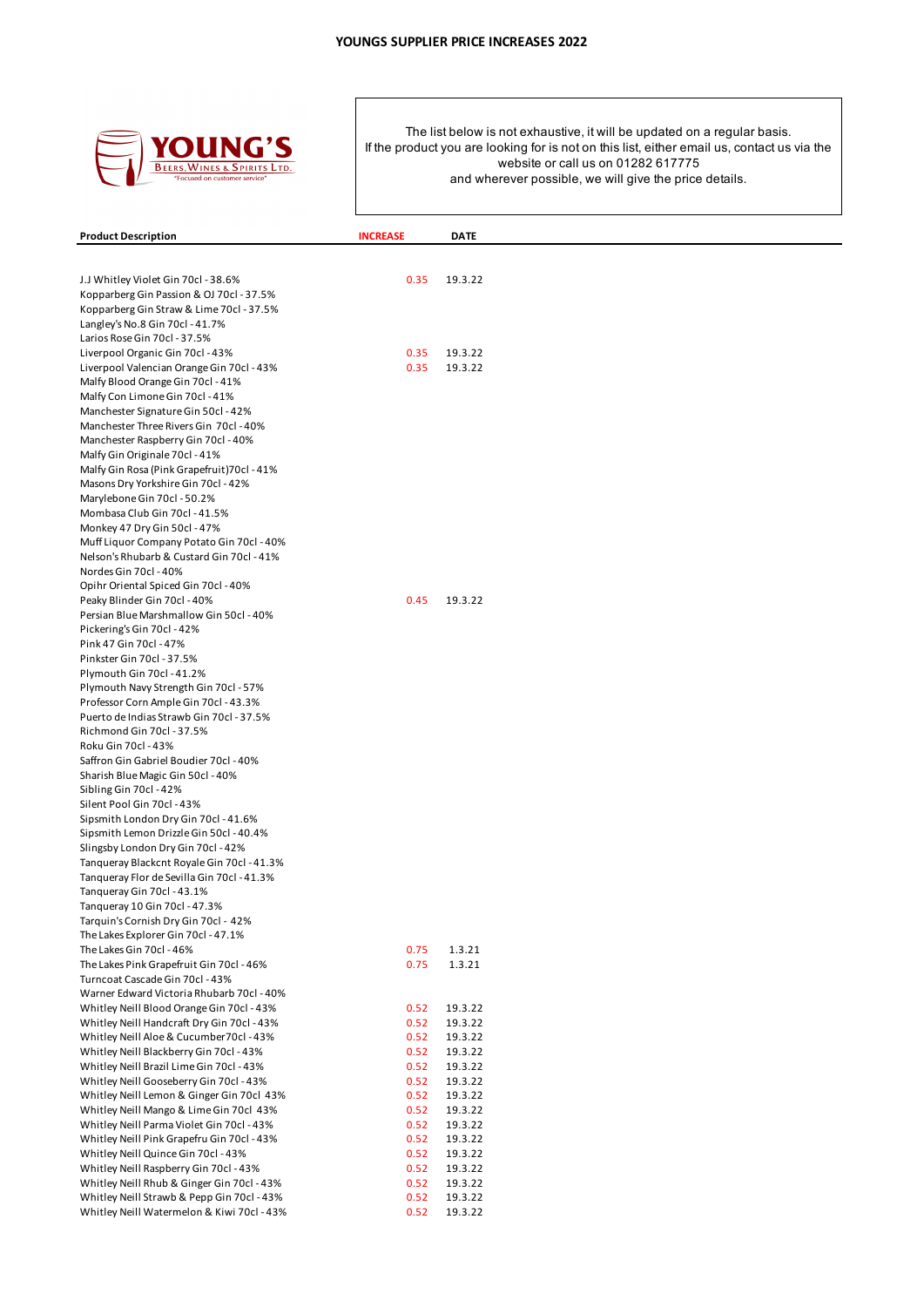

### **Product Description INCREASE DATE**

William Chase Great British Gin 70cl - 40% William Chase Elegant Crisp Gin 70cl - 48% William Chase Seville Orange Gin 70cl- 40% 3 Pugs Bubblegum Gin Liq 50cl - 20% 3 Pugs Candyfloss Gin Liq 50cl - 20% 3 Pugs Lemony Sherbet Gin Liq 50cl - 20% Aber Falls Violet Liqueur 70cl - 20.8% Advocaat Warninks 70cl - 17.2% After Shock Black 70cl - 30% After Shock Blue 70cl - 30% After Shock Red 70cl - 30% Agwa de Bolivia 70cl - 30% Amaretto Di Cassini 70cl - 15% AmarettoSaliza BepeTosolini 70cl - 28% Apricot Brandy Bols 50cl - 24% Apricot Brandy Cartron 50cl - 25% Archers Peach Schnapps 1.5ltr - 18% Archers Peach Schnapps 70cl - 18% Arumdu Butter Salt Pop Rum Liq 50cl - 28% Arumdu Caramelised Bana Rum Liq 50cl - 28% Arumdu Rum Bongo Punch Rum Liq 50cl - 28% Arumdu Spit Roast Pine Rum Liq 50cl - 28% Baileys Irish Cream 1.5ltr - 17% Baileys Irish Cream 70cl - 17% Benedictine 70cl - 40% Blue Curacao Bols 50cl - 21% Blue Curacao De Kuyper 50cl - 20% Blue Curacao Iseo 70cl - 15% Bloom Strawberry Cup 70cl - 25% Boë Peach & Hibiscus Gin Liq 50cl - 20% Calvados Chateau de Breuil 70cl - 40% Captain Morgan Tiki 70cl - 25% Cartron Caramel 50cl - 18% Cartron Passion-fruit 50cl - 25% Cartron Vanilla 50cl - 20% Chambord Black Raspberry70cl - 16.5% Cherry Brandy Cartron 50cl - 25% Cointreau 70cl - 40% Creme de Bananes Bols 50cl - 23% Creme de Banane Briottet 70cl - 25% Creme de Cacao Brown Briottet 70cl - 25% Creme de Cacao Brown Cartron 50cl - 25% Creme de Cacao White Cartron 50cl - 24% Creme de Cacao White Bols 50cl - 24% Creme de Cassis Bols 50cl - 17% Creme de Cassis Briottet 70cl - 20% Creme De Cassis Cartron 50cl - 15% Creme de Fraise Strawberry Bols 50cl - 17% Liqueur a la Fraise Briottet 70cl - 18% Creme de Fraise Iseo 70cl - 20% Creme de Framboise Cartron 50cl - 18% Cranes Cranberry & Blood Orange 50cl - 17% Creme de Menthe Green Cartron 50cl - 21% Creme de Menthe White Cartron 50cl - 24% Creme de Menthe Iseo 70cl - 15% Creme de Mures Cartron 50cl - 18% Creme de Mures Briottet 70cl - 18% Creme du Mure Giffard 70cl - 16% Disaronno Amaretto 70cl - 28% Disaronno Velvet 50cl - 17% Drambuie 70cl - 40% Edinburgh Gin Plum & Vanilla 50cl - 20% Edinburgh Gin Raspberry Liqueur 50cl - 20% Edinburgh Gin Rhub & Ginger Liq 50cl - 20% Edinburgh Gin Pomegran & Rose 50cl - 20%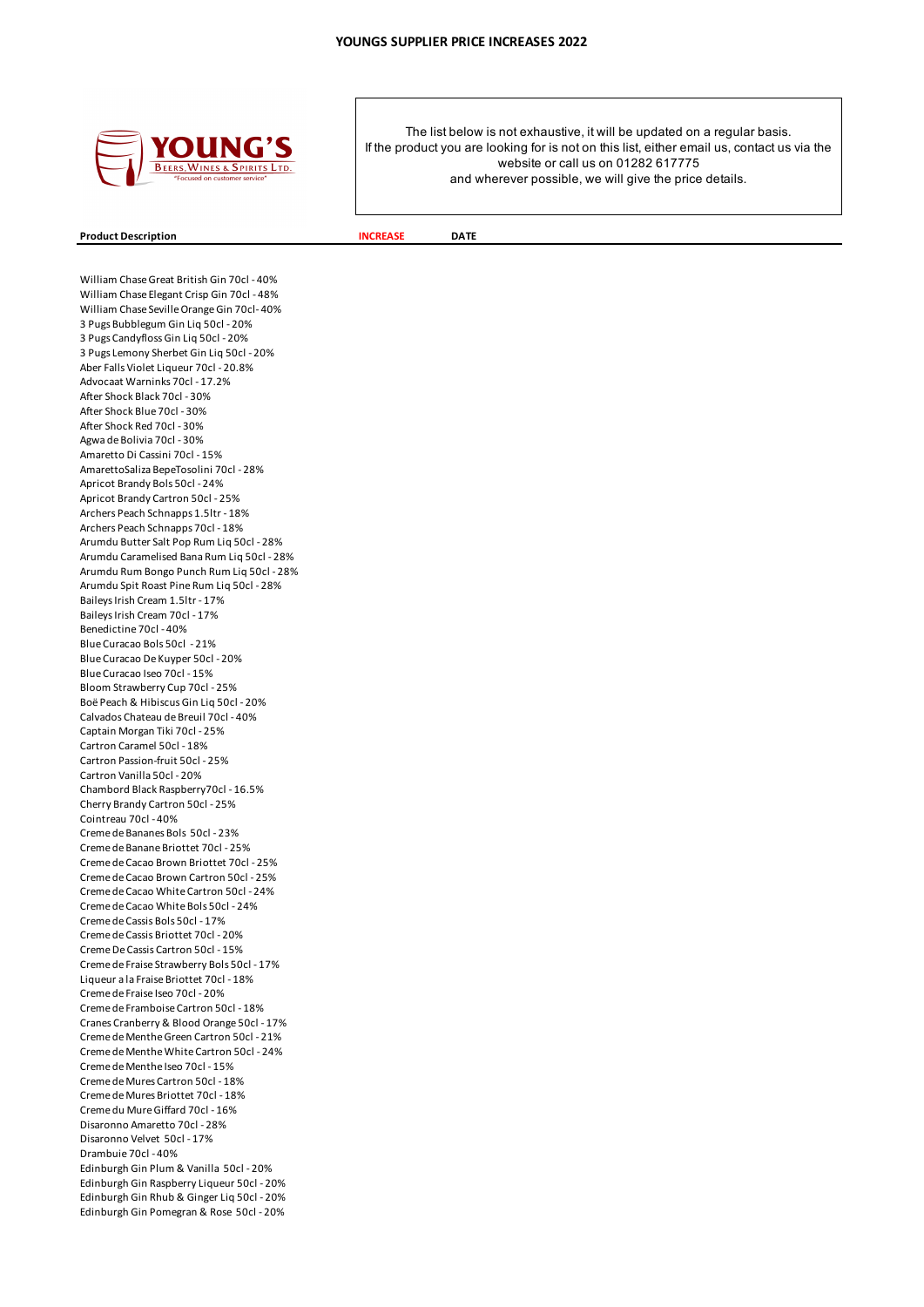

**Product Description INCREASE DATE** 

The list below is not exhaustive, it will be updated on a regular basis. If the product you are looking for is not on this list, either email us, contact us via the website or call us on 01282 617775 and wherever possible, we will give the price details.

Elderflower Liqueur St Germain 70cl - 20% Fireball 70cl - 33% Frangelico Hazelnut Liqueur 70cl - 20% Galliano L'Autentico 50cl - 42.3% Galliano Ristretto Coffee Liq 50cl - 30% Glayva Liqueur 70cl - 35% Goldschlager 70cl - 40% Grand Marnier 70cl - 40% Grappa del Contadino 70cl - 40% Grappa Julia Invecchiata 70cl - 40% Heering Cheery Liqueur 70cl - 24% Imaginaria Blue & Berry Magic 50cl - 20% Imaginaria Cherry Bakewell Liq 50cl - 20% Imaginaria Pornstar Martini Liq 50cl - 20% Imaginaria Rhubarb & Cust Liq 50cl - 20% Imaginaria Sweet Violet Gin Liq 50cl - 20% Imaginaria Turkish Delight Liq 50cl - 20% Imaginaria Unicorn Dreams Liq 50cl - 20% Irish Meadow 70cl - 14.5% 0.26 19.3.22 Irish Velvet 50cl - 20% Jagermeister 70cl - 35% Kahlua 70cl - 20% Licor 43 'Cuarenta Y Tres' 70cl - 31% Limoncello Liberty 70cl - 28% Limoncello Luxardo 70cl - 27% Limoncello Bepi Tosolini 70cl - 28% Lychee Liqueur Kwai Feh 70cl - 20% Malibu 1.5ltr - 21% Malibu 70cl - 21% Midori Melon 70cl - 20% Ouzo 12 70cl - 38% Passini Passion-fruit 70cl - 16% Passoa 70cl - 17% Patron XO Cafe Tequila Liqueur 70cl - 35% Patron XO Cafe IncendioTeq Liq 70cl - 30% Peaky Blinder Whiskey Liqueur 70cl - 17% 19.3.22 Sourz Apple 70cl - 15% Sourz Cherry 70cl - 15% Sourz Cranberry & Apple 70cl - 15% Sourz Mango 70cl - 15% Sourz Rainbow Ice 70cl - 15% Sourz Raspberry 70cl - 15% Sourz Tropical Blue 70cl - 15% Southern Comfort 1.5ltr - 35% Southern Comfort 70cl - 35% Spicebox Cinnamon Whisky Liq 70cl - 33% Tequila Rose 70cl - 15% 0.70 The Lakes Elderflower Gin Lig 70cl - 25% 0.75 1.3.22 The Lakes Rhub & Rosehip Gin Lq 70cl - 25% 0.75 1.3.22 The Lakes Salt Caramel Vodka Liq 70cl -25% 0.75 1.3.22 Tia Maria 1.5ltr - 20% Tia Maria 70cl - 20% Tinker Brook Lanc Pear Drop Liq 50cl - 20% Triple Sec De Kuyper 70cl - 40% Triple Sec Iseo 70cl - 15% William Chase Sloe & Mullberr 50cl - 29.1% J.J Whitley London Dry Gin 5cl 38.6% (12) J.J Whitley Rhubarb Vodka 5cl 38.6% (12) Admiral Vernon Old J Spiced Rum 1.5cl -35% Admiral Vernon Old J Spiced 70cl - 35% Admiral Vernon Old J Tikki 70cl - 75.5% Admiral Vernons Old J Cherry 70cl - 35% Admiral Vernons Old J Silver 70cl - 35% Appleton Est 12 Yr Rare Blend 70cl - 43% Atlantico Reserva Dark Rum 70cl - 40%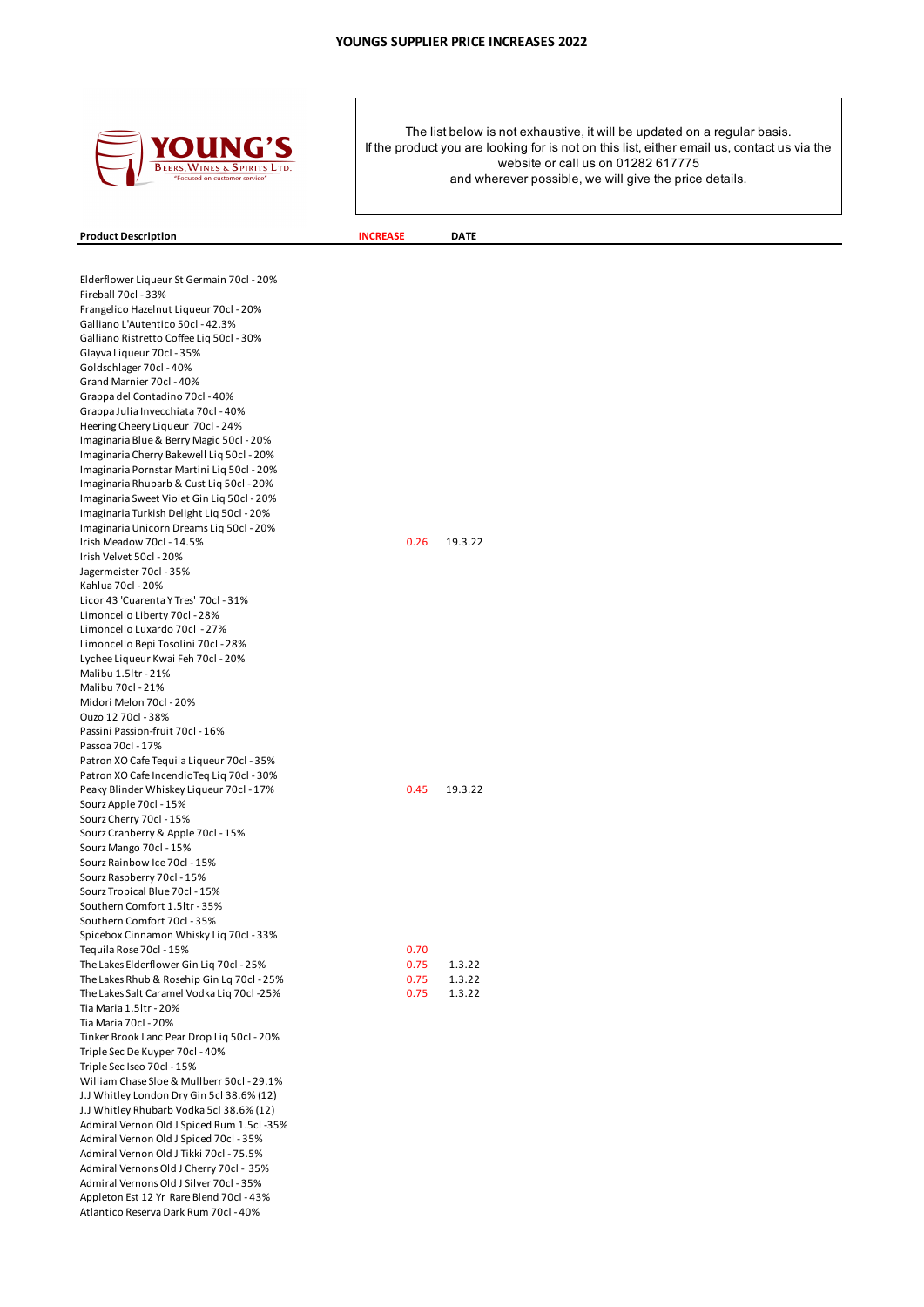

#### **Product Description INCREASE DATE**

Bacardi Anejo Cuatro 70cl - 37.5% Bacardi Carta Blanca Rum 1.5ltr - 37.5% Bacardi Carta Blanca Rum 70cl - 37.5% Bacardi Spiced 70cl - 35% Bacardi Carta Oro 70cl - 40% Bacardi Coconut Spirit 70cl - 32% Bacardi Carta Fuego 70cl - 40% Bacardi Carta Negra 70cl - 37.5% Black Magic Spiced Rum 70cl - 40% Brugal Anejo 70cl - 38% Captain Morgan Dark Rum 1.5ltr - 40% Captain Morgan Dark Rum 70cl - 40% Captain Morgan Spiced Gold 1.5ltr - 35% Captain Morgan Spiced Gold 70cl - 35% Chairmans Reserve St Lucia Rum 70cl - 40% Cloven Hoof Spiced Rum 70cl - 37.5% Dead Mans Fingers Banana Rum 70cl - 37.5% Dead Man's Fingers Cherry Rum 70cl - 37.5% Dead Mans Fingers Coconut Rum 70cl - 37.5% Dead Man's Fingers Coffee Rum 70cl - 37.5% Dead Man's Fingers Spiced Rum 70cl - 37.5% Dead Man's Finger Pineapp Rum 70cl - 37.5% Dead Man's Fingers Mango Rum 70cl - 40% Dead Man's Finger Hazlent Rum 70cl - 37.5% Dead Man's Fingers Lime Rum 70cl - 37.5% Dead Man's Fingers Passion 70cl - 37.5% Dead Man's Fingers Rasp Rum 70cl - 37.5% Diplomático Reserva Rum 70cl - 40% Don Papa 7Yr Old Rum 70cl - 40% Havana Club Añejo Especial 70cl - 40% Havana Club 3 Year Old 70cl - 40% Havana Club 7 Year Old 70cl - 40% House Dark Rum 70cl - 37.5% House White Rum 1.5ltr - 37.5% House White Rum 70cl - 37.5% The Kraken Black Spiced Rum 70cl - 40% Lambs Navy Rum 1.5ltr - 40% Lambs Navy Rum 70cl - 40% Mount Gay Black Barrel 70cl - 43% Mount Gay Eclipse Rum 70cl - 40% Myers Planters Punch Dark Rum 70cl - 40% Peaky Blinder Black Spiced Rum 70cl - 40% 0.45 19.3.22 Pussers Blue Navy Rum 70cl - 40% Pusser's 'Gunpowder' Black 75cl - 54.5% Ron de Jeremy X.O Rum 70cl - 40% Rumbullion Spiced Rum 70cl - 42.6% Sailor Jerry Spiced Rum 70cl - 40% Woods 100% Navy Rum 70cl - 57% Absolut Blue 70cl - 40% Absolut Citron 70cl - 40% Absolut Kurrant 70cl - 40% Absolut Mango 70cl - 40% Absolut Raspberri 70cl - 40% Absolut Vanilla 70cl - 40% Au Black Grape Vodka 70cl - 35.2% Au Blue Raspberry Vodka 70cl - 35.2% Au Fruit Punch Vodka 70cl - 35.2% Au Green Watermelon Vodka 70cl - 35.2% Au Original Vodka 70cl - 40% Au Red Cherry Vodka 70cl - 35.2% Belvedere Vodka 70cl - 40% Black Cow Vodka English Strawb 70cl - 37.% Black Cow Pure Milk Vodka 70cl - 40% William Chase Marmalade Vodka 70cl - 40% Chase Rhubarb Vodka 70cl - 40%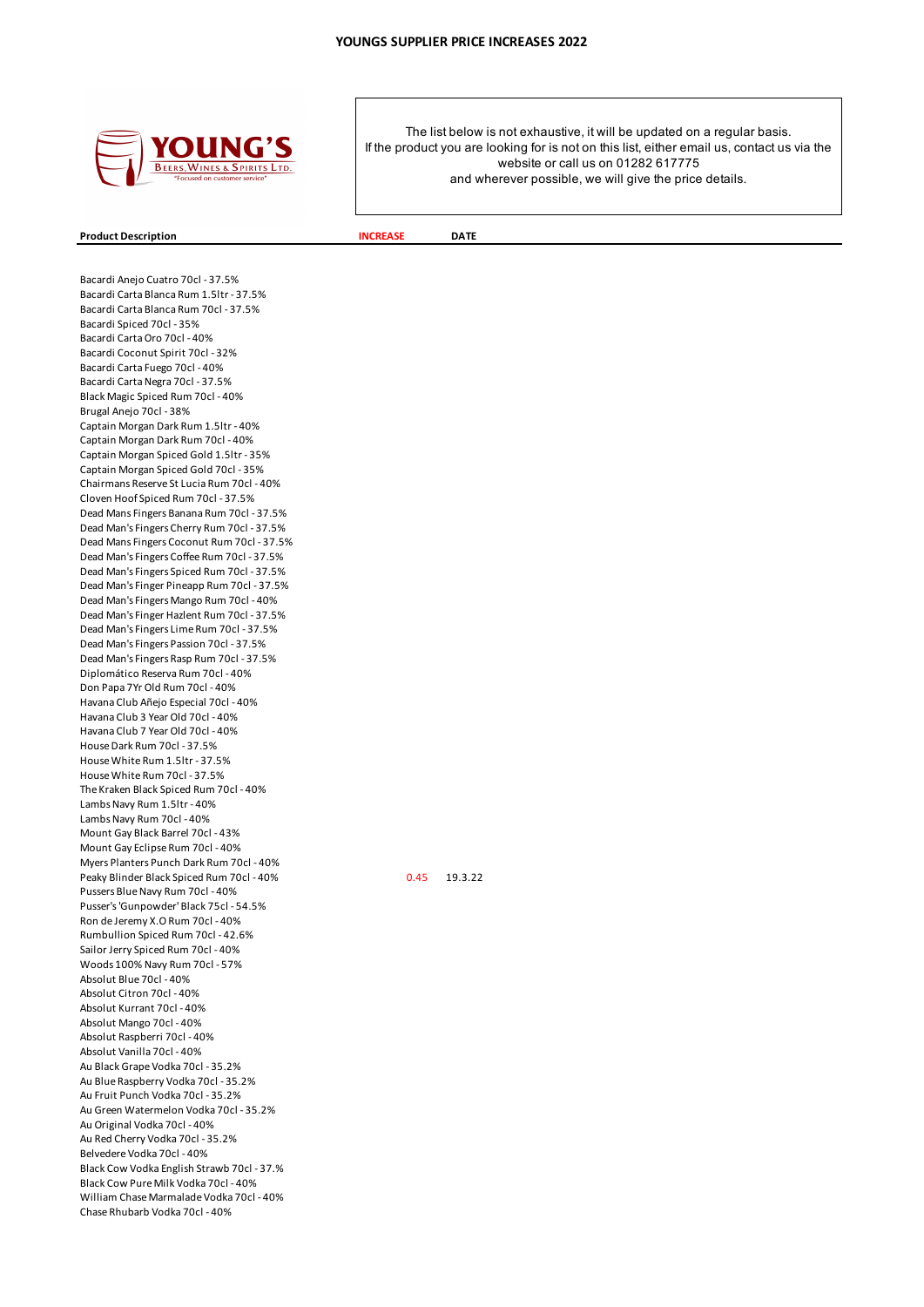

### **Product Description INCREASE DATE**

Chase Smoked Vodka 70cl - 40% Ciroc Vodka 70cl - 40% Ciroc Apple Vodka 70cl - 37.5% Ciroc Mango Vodka 70cl - 37.5% Ciroc Red Berries Vodka 70cl - 37.5% Ciroc Pineapple Vodka 70cl - 35% Crystal Head Vodka 70cl - 40% Eristoff Vodka 70cl - 37.5% Finlandia Vodka 70cl - 40% Frïs Vodka 70cl - 37.5% Grey Goose Vodka 70cl - 40% Grey Goose Le Citron Vodka 70cl - 40% Grey Goose L` Orange Vodka 70cl - 40% Grey Goose La Poire Vodka 70cl - 40% Haku Japanese Vodka Suntory 70cl - 40% House Vodka (Kalinska) 1.5ltr House Vodka (J.J Whitley Artisanal) 70cl J.J Whitley Artisanal Vodka 1.5ltr - 38% 0.30 19.3.22 J.J Whitley Artisanal Vodka 70cl - 38% 0.15 19.3.22 J.J Whitley Gold Vodka 70cl - 38% 0.34 19.3.22 J.J Whitley Potato Vodka 70cl - 38.6% 0.34 19.3.22 J.J Whitley Raspberry Vodka 70cl - 38% 0.34 19.3.22 J.J Whitley Rhubarb Vodka 70cl - 38.6% 0.34 19.3.22 J.J Whitley Vanilla Vodka 70cl - 38.6% 0.34 19.3.22 Liverpool Vodka 70cl - 43% 0.34 19.3.22 Reyka Vodka 70cl - 40% Red Square Toffee Vodka 70cl - 20% Russian Standard Vodka 70cl - 40% Smirnoff Red Label 1.5ltr - 37.5% Smirnoff Red Label 70cl - 37.5% Smirnoff Red Label 3 Litre Smirnoff Rasp Crush Vodka 70cl - 37.5% Stolichnaya Red Label Vodka 70cl - 40% Stolichnaya Razberi Vodka 70cl - 37.5% Stolichnaya Salted Karamel 70cl - 37.5% Stolichnaya Vanilla Vodka 70cl - 37.5% The Lakes Vodka 70cl - 40% 0.15 1.3.22 Vladivar Vodka 1.5ltr - 37.5% Vladivar Vodka 70cl - 37.5% Whit Neill Blood Orange Vodka 70cl - 43% Zumbrowka Bison Grass Vodka 70cl - 40% Bells Original Scotch 4.5ltr - 40% Bells Original Scotch 1.5ltr - 40% Bells Original Scotch 70cl - 40% Chivas Regal 12 Yr Old 70cl - 40% Grouse Whisky 1.5ltr - 40% Grouse Whisky 70cl - 40% Haig Club Whisky 70cl - 40% House Whisky 1.5ltr House Whisky 70cl Johnnie Walker Black Label 70cl - 40% Johnnie Walker Blue Label 70cl - 40% Johnnie Walker Red Label 70cl - 40% Naked Grouse Whisky 70cl - 40% Bankhall Sweet Mash Bourbon 70cl - 46% Black Bush Irish Whiskey 70cl - 40% Buffalo Trace Kentucky Bourbon 70cl - 40% Bulleit Kentucky Bourbon 70cl - 45% Bulleit '95' Rye Bourbon 70cl - 45% Bushmills Original Irish 70cl - 40% Canadian Club Whiskey 70cl - 40% Samuel Gelston's Blended Irish 70cl - 40% Hibiki 12 Yr Old Suntory Blend 70cl - 43% Hibiki Suntory Japanese Harmony 70cl - 43% Jack Daniel'sTennessee Fire 70cl - 35%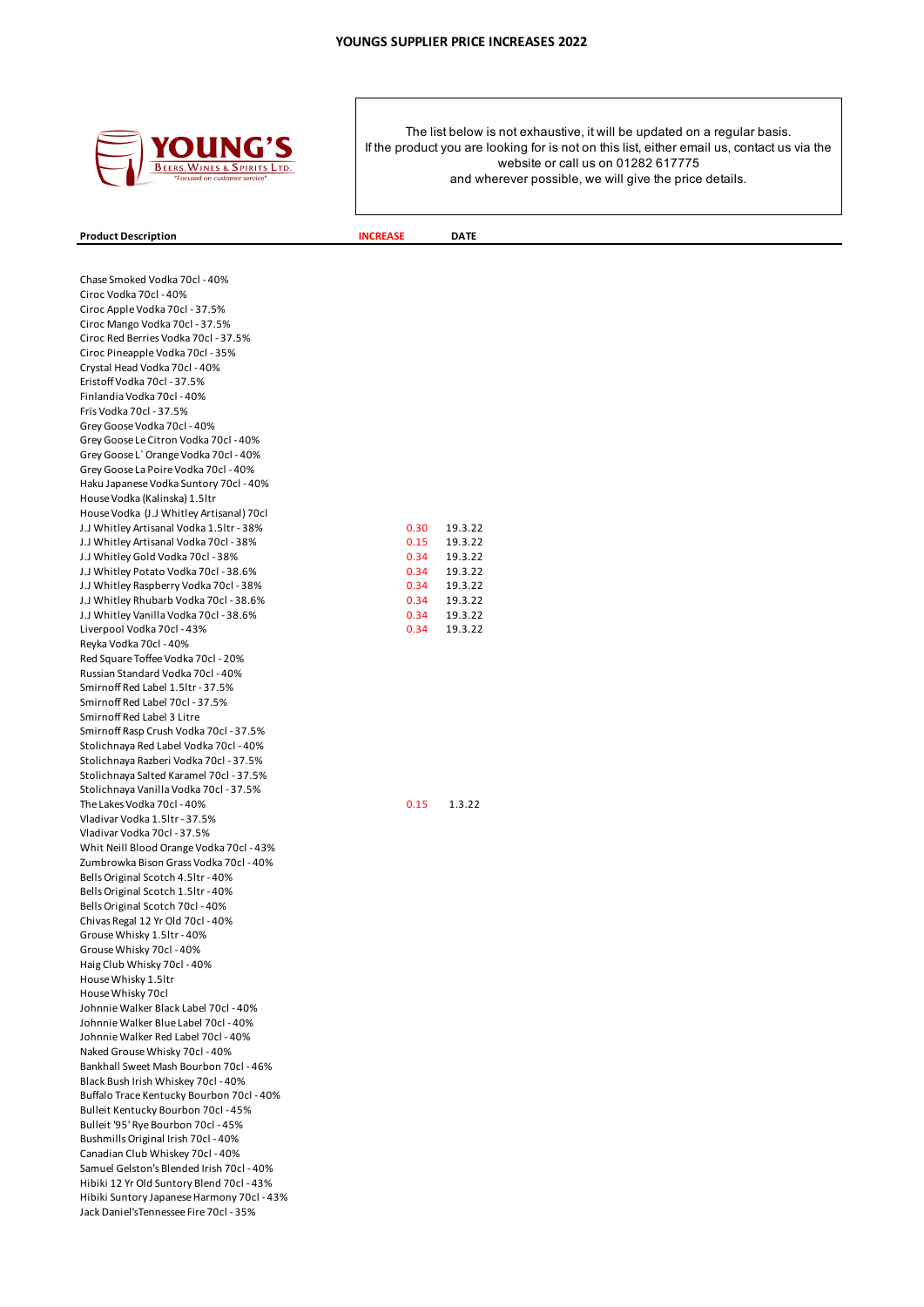

**Product Description INCREASE DATE** 

Jack Daniel Tennessee Whiskey 1.5ltr - 40% Jack Daniels Tennessee Whiskey 70cl - 40% Jack Daniel's Gentleman Jack 70cl - 40% Jack Daniels Tennessee Honey 70cl - 35% Jack Daniels Single Barrel 70cl - 45% Jamesons Irish Whiskey 1.5ltr - 40% Jamesons Irish Whiskey 70cl - 40% Jim Beam White Label Bourbon 70cl - 40% Knob Creek Bourbon 70cl - 50% Maker's Mark Bourbon 70cl - 45% Maker's Mark 46 Bourbon 70cl - 47% Nikka All Malt 70cl - 40% Paddy Old Irish Whisky 70cl - 40% Peaky Blinder Whiskey 70cl - 40% 0.45 19.3.22 Pogues Irish Whiskey 70cl - 40% 0.45 19.3.22 Wild Turkey 101 Bourbon 70cl - 50.5% Woodford Reserve Bourbon 70cl - 43.2% Aberlour 10 Yr Old 70cl - 40% Ardberg 10 Yr Old 70cl - 46% Auchentoshan 12 Yr Old 70cl - 40% Balvenie Double Wood 12 Yr Old 70cl - 40% Balvenie Signature 12 Yr Old 70cl - 40% Balvenie Caribbean Cask14 Yr 70cl - 43% Balvenie Dble Wood 17 Yr Old 70cl - 50.4% Bowmore 12 Yr Old 70cl - 40% Bunnahabhain 12 Yr Old 70cl - 46.3% Bushmills 10 Yr Old Irish Malt 70cl - 40% Caol lla 12Yr Old 70cl - 43% Cardhu 12yr Old 70cl- 40% Cragganmore 12 Yr Old 70cl - 40% Dalmore 12 Yr Old 70cl - 40% Dalwhinnie 15 Yr Old 70cl - 43% Glenfarclas 15 Yr Old 70cl - 46% Glenfiddich 12 Yr Old 70cl - 40% Glengoyne 12 Yr Old 70cl - 43% Glenkinchie 12 Yr Old 70cl - 43% Glenlivet Founders Reserve 70cl - 40% Glenmorangie10 Yr Old 70cl - 40% Glenrothes 12 Yr Old Soleo Coll 70cl - 40% Glenrothes Vintage Reserve 70cl - 40% Highland Park Viking 12 Yr Old 70cl - 40% Highland Park 18 Yr Old 70cl - 43% Isle of Jura Origin 10 Yr Old 70cl - 40% Knockando 12 Yr Old 70cl - 40% Lagavulin 16 Yr Old 70cl - 43% Laphroaig 10 Yr Old 70cl - 40% Macallan Gold Double Cask 70cl - 40% Monkey Shoulder Whisky 70cl - 40% Nikka All Malt Japanese Whiskey 70cl - 40% Oban 14 Yr Old 70cl - 43% Old Pulteney 12 Yr Old 70cl - 40% Singleton of Dufftown 12 Yr Old 70cl - 40% Talisker 10 Yr Old 70cl - 45.8% Antica Sambuca Classic 70cl - 38% Antica Sambuca Black 70cl - 38% Antica Sambuca Amaretto 70cl - 38% Antica Sambuca Apple 70cl - 38% Antica Sambuca Banana 70cl - 38% Antica Sambuca Cherry 70cl - 38% Antica Sambuca Chilli 70cl - 38% Antica Sambuca Raspberry 70cl - 38% Antica Sambuca Tropical 70cl - 38% Di Cassini Sambuca Classico 70cl - 38% House Black Sambuca Iseo 70cl - 38% House Sambuca Iseo / Carcelli 70cl - 38%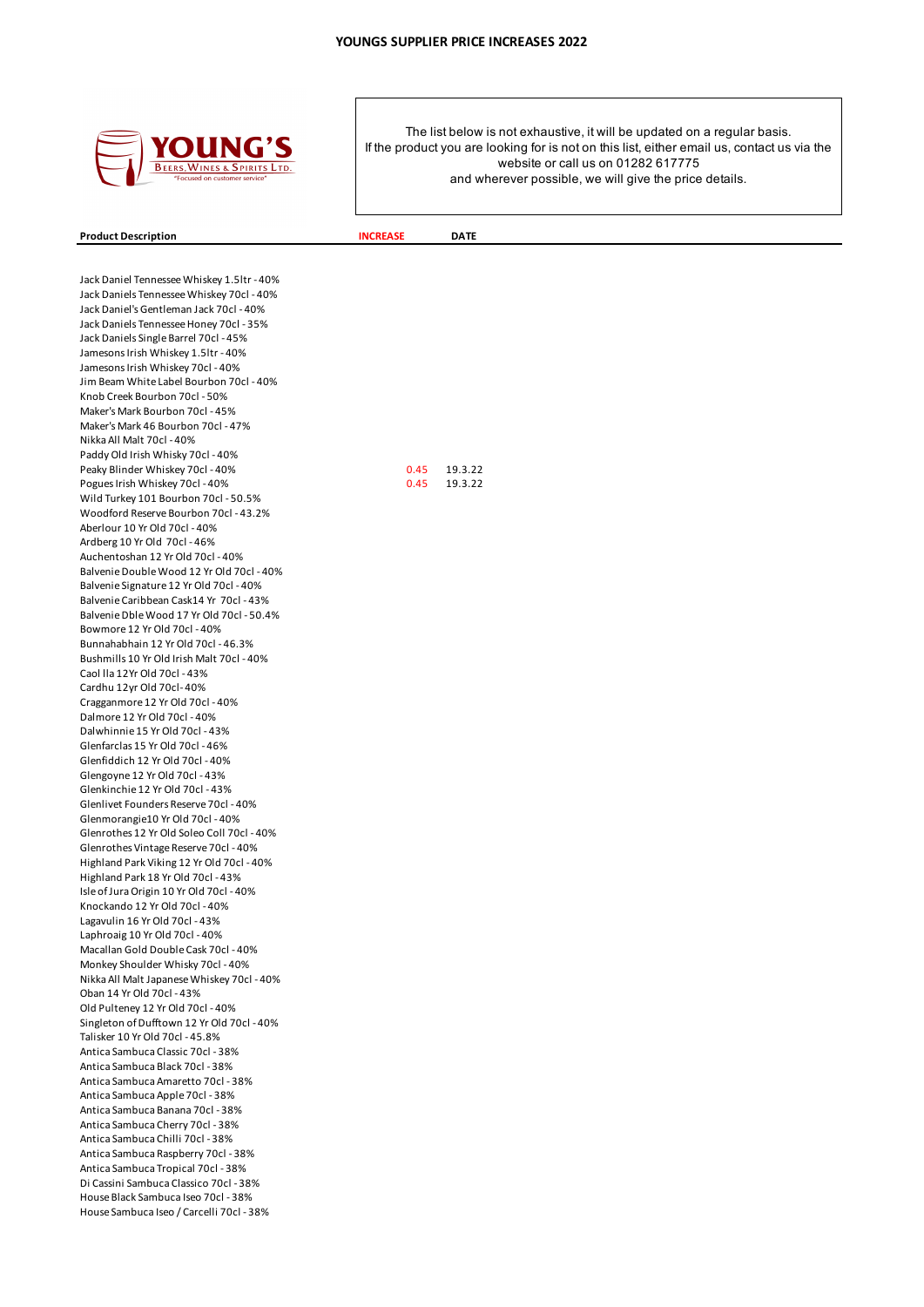

# **Product Description INCREASE DATE**

House Black Sambuca Sambuxo 70cl - 22% House Original Sambuca Xambuxo 70cl - 22% Luxardo Sambuca Cesari Classic 70cl - 38% Luxardo Sambuca Passione Nera 70cl - 38% Romana Sambuca 70cl - 40% Romana Sambuca Black 70cl - 40% Almond Syrup William Fox 75cl Amaretto Syrup Monin 70cl Banana Syrup Monin 70cl Blueberry Syrup Monin 70cl Blue Curacao Syrup Monin 70cl Blue Curacao Syrup Maison Routin 1883 1ltr Butterscotch Syrup Fruttato 70cl Bubblegum Syrup Monin 70cl Butterscotch Syrup Monin 70cl Bubblegum Syrup William Fox 75cl Caramel Syrup William Fox 75cl Candy Floss Syrup Monin 70cl Caramel Syrup Monin 70cl Cherry Syrup Monin 70cl Chocolate Syrup Monin 70cl Cinnamon Syrup Monin 70cl Coconut Syrup Monin 70cl Coconut Syrup William Fox 75cl Disaronno Sour Mix 95cl Elderflower Syrup William Fox 75cl Finest Call Mango Puree 1 Ltr Finest Call Passionfruit Fruit Puree 1 Ltr Finest Call Peach Fruit Puree 1 Ltr Finest Call Pomegranite 1 Ltr Finest Call Cosmopolitan Mix 1 Ltr Finest Call Margarita Mix 1 Ltr Finest Call Mojito Mix 1 Ltr Finest Call Pina Colada 1 Ltr Finest Call Raspberry Puree 1 Ltr Finest Call Strawberry Puree 1 Ltr Finest Call Sweet & Sour Mix 1 Ltr Finest Call Wildberry Puree 1 Ltr Funkin Lemon Puree 5 x1kg Funkin Passion-fruit Puree 5 x 1kg Funkin Strawberry Puree 5 x 1kg Funkin LIme Juice Puree 5 x 1kg Gingerbread Syrup William Fox 75cl Gingerbread Syrup Monin 70cl Gomme Sugar Cane Syrup Monin 70cl Gomme Syrup William Fox 75cl - 0% Grenadine Syrup Fruttato 70cl Grenadine Syrup Monin 70cl Grenadine Syrup 1883 70cl Hazelnut Syrup Monin 70cl Kiwi Syrup Monin 70cl Lemon Syrup William Fox 70cl - 0% Marshmallow Syrup William Fox 75cl Mint Chocolate Syrup Monin 70cl Mojito Mint Syrup Monin 70cl Oak Moss Syrup William Fox 75cl Orange Syrup Monin 70cl Orgeat (Almond) Syrup Monin 70cl Passionfruit Syrup Monin 70cl Peach Syrup Monin 70cl Pineapple Syrup Monin 70cl Raspberry Syrup William Fox 70cl Raspberry Syrup Monin 70cl Rhubarb Syrup William Fox 70cl Rose Syrup Monin 70cl